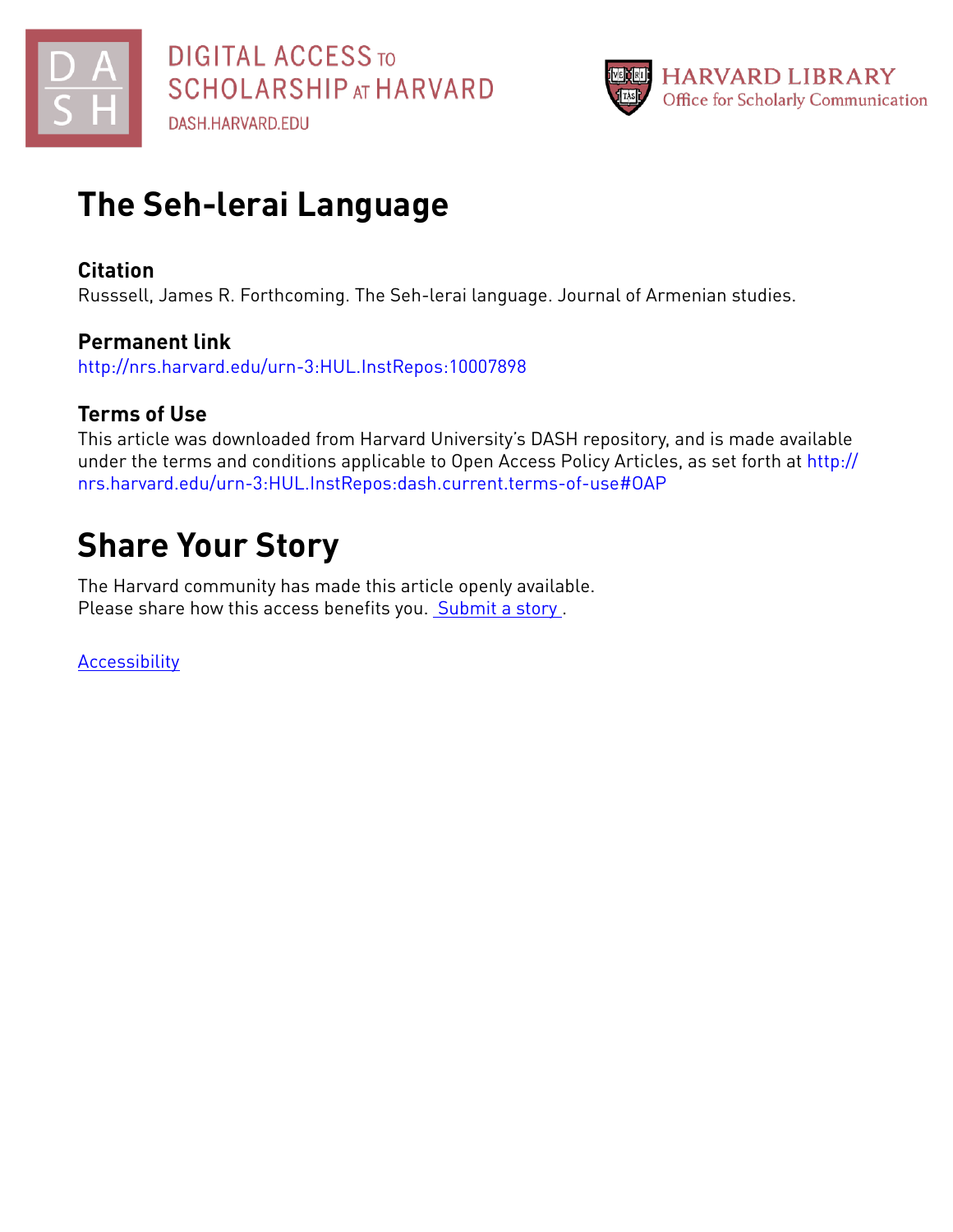#### THE SEH-LERAI LANGUAGE.

By James R. Russell, Harvard University.

Day after day, Alone on a hill, The man with the foolish grin is keeping perfectly still But nobody wants to know him, They can see that he's just a fool, And he never gives an answer,

But the fool on the hill, Sees the sun going down, And the eyes in his head, See the world spinning 'round.

Well on the way, Head in a cloud, The man of a thousand voices talking perfectly loud But nobody ever hears him, or the sound he appears to make, and he never seems to notice…

— John Lennon and Paul McCartney, 1967.

- 1. A mysterious language and its maker.
- 2. The Temple of Wisdom and the Masons.
- 3. Mercurians.
- 4. An Internet detective story.

5. *Ans haïlanzar*.

6. An elegy for Smyrna.

List of plates. List of appendices. Bibliography.

#### 1. A MYSTERIOUS LANGUAGE AND ITS MAKER.

We scholars of Armenian studies have tended to focus generally inward— researching the history, culture, and language and literature of the nation itself— rather than outward, considering the participation of Armenians in the wider culture of the world outside their (our) own ethnic sphere. This is reasonable, particularly as the  $19<sup>th</sup>$  and  $20<sup>th</sup>$  centuries were the period when the serious groundwork of the discipline had to be done. But now, in the early years of the 21<sup>st</sup> century, most of the Classical texts essential to historiography and many literary texts of diverse periods have been edited to a high scholarly standard and translated satisfactorily into the accessible languages of international learning. The ancient, medieval, and modern forms of the language, including its dialects, have received their fair share of attention from Indo-Europeanists. The record of the Genocide of 1915 in the heartland and the Ottoman periphery is firmly established, wanting only proper international and judicial recognition. And the chronicle of Soviet rule in the northeastern surviving sliver of the country has by now been meticulously declassified and documented. So the demons and secrets of modern trauma are now exposed, as it were, to the sun.

The field occupies a small niche, but a secure and respectable one. Now we can allow ourselves, perhaps, to widen the horizon. For Armenians have also been, and are, participants in *world* civilization, particularly in the intermediary zone between Europe and Asia, the bridge between West and East. Interacting with different cultures and living in other countries, writing in foreign languages and thinking about wider and other ideas than those of parochial concern, naturally contributing their particular experiences and points of view to what we might call nowadays the global conversation: this is as much a part of Armenian experience, particularly in the modern era, as is the indigenous culture. The study of "cosmopolitan Armenia" is not yet central to the field, but it is rich and can potentially contribute new insights as it develops. This study falls into that relatively new genre. It considers the life and times, and the work, of an eccentric Armenian savant of 19<sup>th</sup>-century Smyrna who invented what he hoped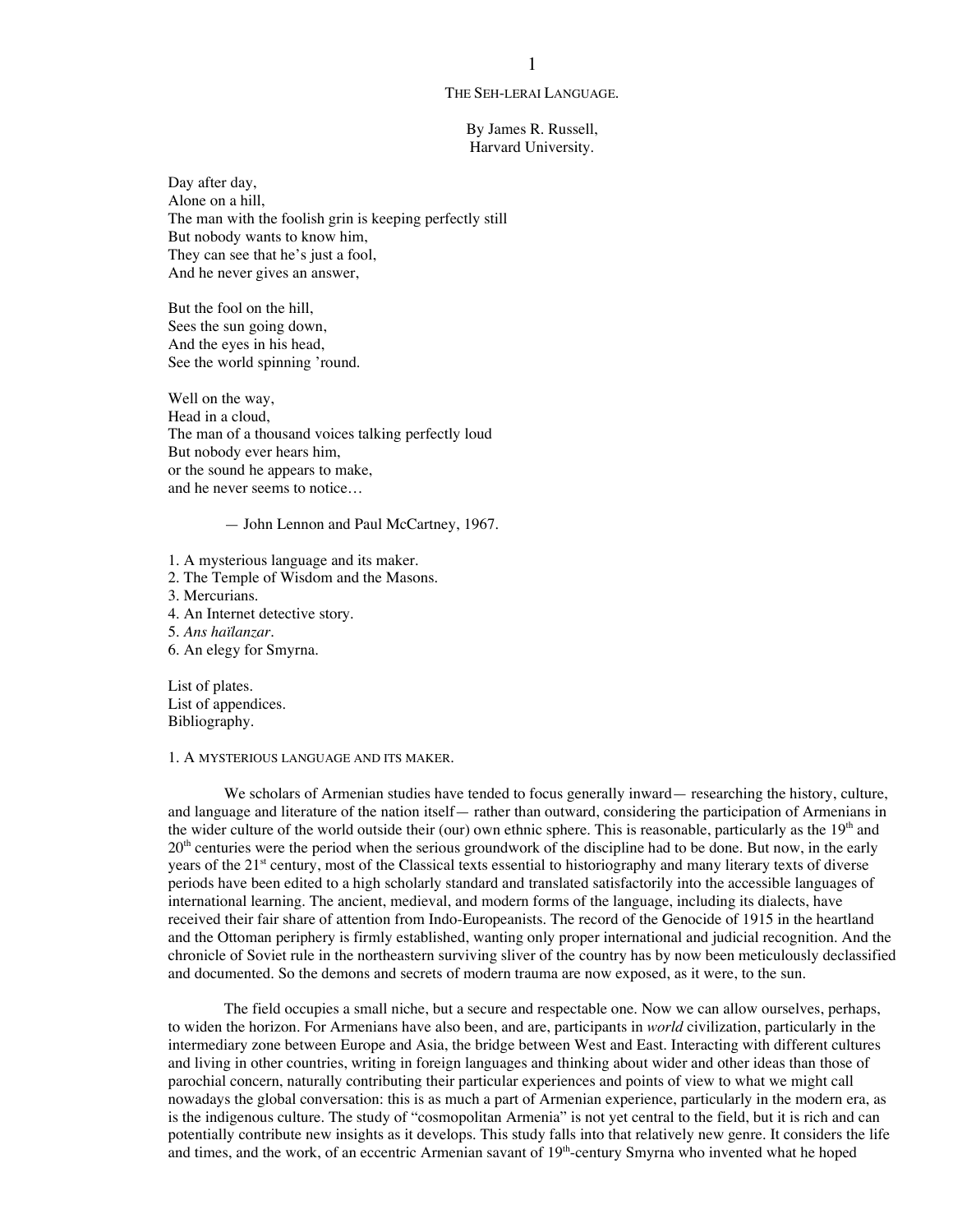would become a universal, international language. Though his project was in the end doomed to obscurity, it is of value to the study, for instance, of how progressive thought— of which internationalism is an essential part developed in the Near East. Karl Marx in 1888 wrote of a (Western) Armenian translation due to be published at Constantinople of his *Communist Manifesto*— though suppressed by a printer wary of police persecution, it would have been the first in the Near East, in an indigenous language of the region.<sup>1</sup> (There were to be many other translations, mainly into the Eastern literary mode.) Here is another example, then, of Armenian cosmopolitanism.<sup>2</sup>

I studied recently an invented *a priori* language and cipher in an Armenian manuscript of the late 18<sup>th</sup> century that is housed in the collection of the Institute of Oriental Manuscripts of the Russian Academy of Sciences at St. Petersburg (MS A 29). It would appear from such features as the frequency of sounds such as *ō* and *f* that the author, a man of eclectic interests living most likely in Georgia, invented his fanciful language, which he named  $\dot{R}(u)$ *štuni* (after the ancient Armenian district on the southern shore of lake Van and its legendary argot), in such a way as to make it sound as exotically un-Armenian as possible. Despite his intentions, its morphology and even features of its lexicon such as the similarity of words for heaven and earth (Arm. *erkin(k')*, *erkir*) betray its birth in an Armenophone mind. Though the language has some philosophical and theological vocabulary, its maker evidently created  $\hat{R}(u)$ <sup>*s* $t$ uni</sup> for his own amusement, rather than out of some noble impulse to bring the races of man back together with a single speech, and thereby to begin to repair the damage done by the fall of the tower of Babel. His cipher uses older Armenian cryptograms, such as one used so widely by guilds that I have called it a "hetaerogram", that is, the vehicle of an alphabetic subculture, and combines these with elegantly calligraphic forms based upon the late-Classical *nusxuri* script of Georgian. It was meant for the invented language (so he writes) but is actually employed in the manuscript mainly to enshroud sinister or salacious magical formulae in Armenian, including one spell for zombification and another employing the wild rue, a plant important in ancient and modern Iranian religion.<sup>3</sup> My research led me to examine other invented tongues, including international, universal languages and their creators, and to return to a brief, intriguing reference in an article some decades old to one of the latter— one invented, with a strange script to go with it, by an Armenian.

The old article, then: in 1984 Vahé Oshagan, a writer, editor, and literary scholar, son of the famous writer, literary scholar, and educator Hagop Oshagan (Yakob Ōšakan), published in a volume of the *Review of National Literatures* dedicated to Armenia an essay on cosmopolitanism among Western Armenian intellectuals of the late 18<sup>th</sup>-early 20<sup>th</sup> centuries. He noted that a millennium of experience as international travelers— and of life as a people in diaspora as well as in the historical homeland— had conditioned Armenians to multi-lingual agility, familiarity with diversity in culture, and the ability to cope with crises of divided loyalty. In the  $19<sup>th</sup>$  century much of Armenian literature remained decidedly parochial in scope and consciousness, preoccupied with schemes of national liberation and communal politics. But the upper classes of Armenian society, particularly in Constantinople and Smyrna— the great western coastal cities of the Ottoman Empire— looked outward as well. They hailed very often from families who had converted from Armenian Orthodoxy to Catholicism, were fluent in French and Italian, and were wellversed in modern European literature. As examples of men who pursued cosmopolitan careers he cites several examples, including Murad Tosunian, who under the grand adopted name Ignace Mouradja d'Ohsen served as Swedish consul at Constantinople in 1795 and authored a history of the Ottoman Empire; and Goghmas Keumurjian (restyled Cosmas de Carboghnano), interpreter to the Spanish consulate and translator into Italian of a history of Constantinople in 1798. These elite Armenians resided mainly in the heavily European district of Pera (Beğoğlu, now Beyoğlu) of the capital. Ottoman Turkey's great Aegean port in ancient Ionia also contributed to this burgeoning cosmopolitan culture among Armenians: the press of the Dedeyan Brothers at Smyrna brought out Armenian translations of Dumas, Chateaubriand, Swift, Samuel Johnson, Jules Verne, Sir Walter Scott, etc. The Smyrna intellectual Matt'eos Mamurian, who had translated Voltaire into Armenian, criticized contemporary Armenian society and morals in his satirical *Angliakan namakani* ("English Letters"). We will have much more to say about this extraordinary man presently.

Oshagan also sketches brief portraits of two intellectual eccentrics. Charles Akdjalian founded in 1867 the French-language journal *Politique Morale, revue de poesie, de santé et de morale*, which went out of print after only a year by reason of its editor's insanity. "Then there is the strange case," Oshagan continues, "of the lonely, misogynous and vegetarian eccentric Bedros Tingir, <sup>4</sup> who had taught himself nine languages (Armenian, Greek, Latin, Arabic, Persian, Italian, English, French, and Sanskrit), who lived secluded in a hilltop castle near Smyrna

 $1$  Marx 1968, p. 5.

<sup>&</sup>lt;sup>2</sup> For an example of the early modern Armenian contribution to global commerce— the network of traders and travelers from New Julfa— and its effect on the development of Armenian society and letters, see Aslanian 2011.  $3$  See Russell 2014.

<sup>&</sup>lt;sup>4</sup> The name will be found in various forms, with or without the Armenian family suffix  $-ean(c')$ ; the pronunciation would be Tangar, in modern Turkish orthography Tingir, with the stress on the final syllable.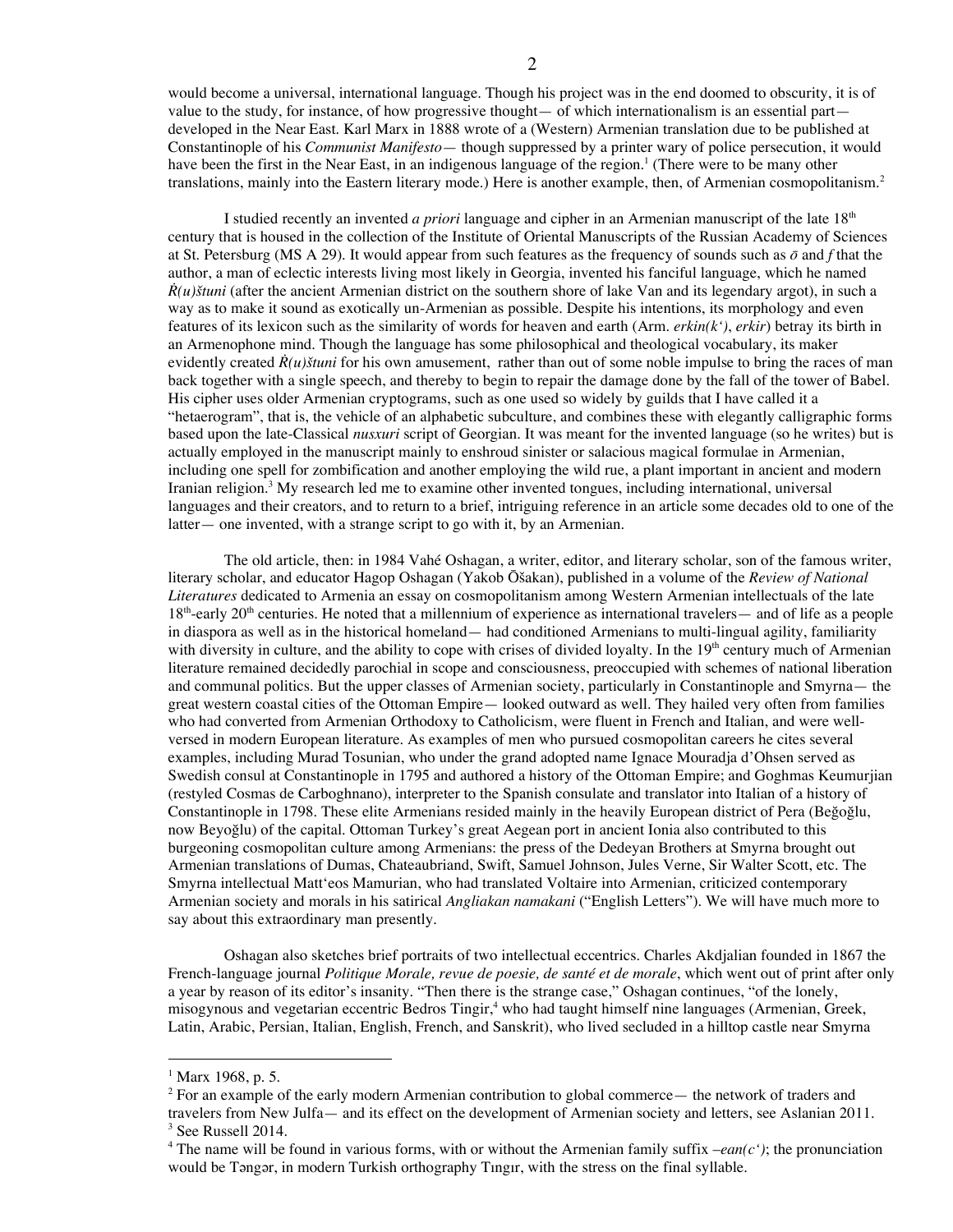and who had devised, around 1865, a new alphabet and an international language which he called 'Sahlera'. The purpose of this enormous effort was to 'promote peace and love among the nations'. He had also prepared a special text-book for the teaching of his universal language, a grammar, and a dictionary which he gave to rare visitors and correspondents to enable them to communicate with him. He had also devised a new system of musical notation based on his alphabet."5 I wanted to learn more about Sahlera; but all I could find was a biographical sketch on its creator, Bedros Tingir, in a brief historical monograph by Fr. Ep'rem Pōłosean (Boghosian) of the Catholic Mekhitarist order at Vienna of the wealthy, influential Tingirian clan of Constantinople to which he belonged.

The family seems to have originated in central Anatolia— in the region called in ancient times Galatia, near Angora (modern Ankara). The first notable figure of the clan, Grigor *Hoca*<sup>6</sup> T'nkieanc', born in 1701, served as interpreter to the French consulate at the Ottoman capital, and in 1768 and after was honored with the titles Chevalier de Guignard and Comte de St. Priest. He married a woman named Hṙip'simē (we do not hear all that much about the women of this clan history) and fathered several sons who worked in the prestigious and privileged profession of the mint and banking (Ar.-in-Tk. *sarraf*). Grigor died 13 August 1781, and was buried at Pera. Karapet, Grigor *Hoca*'s middle son, fathered three boys, Petros (in Western Armenian, Bedros), Anton, and Astuacatur (Astvadzadur), and a daughter whose name has not reached us. Bedros (let's call him that: that was the name he heard) was born at Constantinople on 3 September 1799. On either 21 October 1811 or 8 July 1814 (accounts differ), Fr. Andrēas Šiwk'iwrean (Shükürian) took Bedros and a number of other boys to Vienna to begin study for the priesthood at the Mekhitarist (Armenian Catholic) seminary. Bedros was given the religious name Karapet on 7 September 1813, entered the order on 15 April 1816, and was ordained a priest on 1 November 1818 at the age of nineteen. Now Fr. Karapet, he returned to Constantinople but was sent away from the city during a notorious persecution of Armenian Catholics instigated by the Armenian Orthodox Patriarchate of the capital in 1827-1830.<sup>7</sup> He went first to Bucharest, but on 8 January 1828 returned to his monastery in Vienna, leaving both the Mekhitarists and the name received at ordination on 11 May — for we next encounter him with his old, secular name, Petros T'(a)nkǝr (Tk. Tingir). He then traveled to Rome, seems not to have found peace there, and went on to Pesaro, a town on the Adriatic coast of Italy south of Ravenna. We do not know what made him abandon holy orders, nor is it clear what inner demon pursued him, though presently some suppositions of researchers will be advanced.

Fr. Pōłosean's narrative continues: "It would appear that somewhat later Petros T'ngǝrean returned to secular life, moved to Izmir [the author uses the Turkish form of the city's name interchangeably with Gk. Smyrna and Arm. Zmiwṙnia], and took up residence in Buca, <sup>8</sup> where also he died. (Abraham Y.) Ayvazean in his *Series* (*Šar hay kensagrut'eanc'* ["Series of Armenian Biographies"], II, Constantinople, 1893, pp. 91-93; cf. also *Arewelk'* 1899, no. 3946) writes on all this in detail under the entry 'Petros-T'nkǝr', which we here abbreviate: 'Petros-T'nkǝr, who was once a clergyman of the Vienna Mekhitarist order, was a scion of one of the most notable and honored Armenian Catholic families of the capital, the T'nkǝreans. He began his schooling at Constantinople and completed his education at the Vienna Mekhitarist seminary and another school of higher learning. Petros-T'nkǝr was deeply learned in various branches of knowledge, and one might also say he was a considerable linguist; for in addition to a good knowledge of Armenian, Greek, Latin, Arabic, Persian, Italian, English, and French, he was familiar with Sanskrit... Petros-T'nkər lived nearly forty years in the village of Buca, at Smyrna. With financial help from his family he purchased, a few years before his death, a lovely hill in the locale near Buca called [Gk.] *Aspra Khōmata*, that is, White Lands, on the summit of which he caused to be erected a square stone house, which might more suitably be called a small castle… It was in that house where, secluded from humankind… Petros-T'nkǝr pondered the betterment of humanity anew [the contrastive irony seems intentional in the style of the Armenian text— JRR] and labored every day… For his newly-invented speech [*noragiwt barbaṙoyn*] he constructed an alphabet primer [*aybbenaran*], a grammar, and a pocket [*aṙjeṙn*] dictionary, which he caused to be printed, and which he presented as gifts to visitors to his home. He named the language [*lezu*] Sahleray, which means worldwide language [*hamašxarhayin lezu*]. In this language he wrote poems and composed verses that his visitors [*yačaxordnerǝ*] read in French translation… but nobody except their author could read, grasp, and understand their original text. Again, in the special letters of his language Petros-T'nkar placed a plaque over the door to his house, upon which he caused to be engraved the word *Ayzeratand* [probably intended to be pronounced *Ayzeradant* in

 <sup>5</sup> See Oshagan 1984.

<sup>6</sup> The Turkish honorific, from Persian *xwāja*.

 $7$  The English traveler William John Hamilton, in a narrative of 1842, states, "it is impossible to feel respect for men who had recourse to the vilest intrigues, in order to procure the banishment of their Catholic countrymen from Constantinople in 1829 and 1830" (Ghazarian 1997, p. 320). Perhaps the trauma of this event of internecine viciousness contributed to T'nkǝr's dislike in later life of sectarianism and nationalism.

<sup>&</sup>lt;sup>8</sup> Thus the modern Turkish spelling; in the Ottoman period it was rendered into European tongues as Boudja or the like.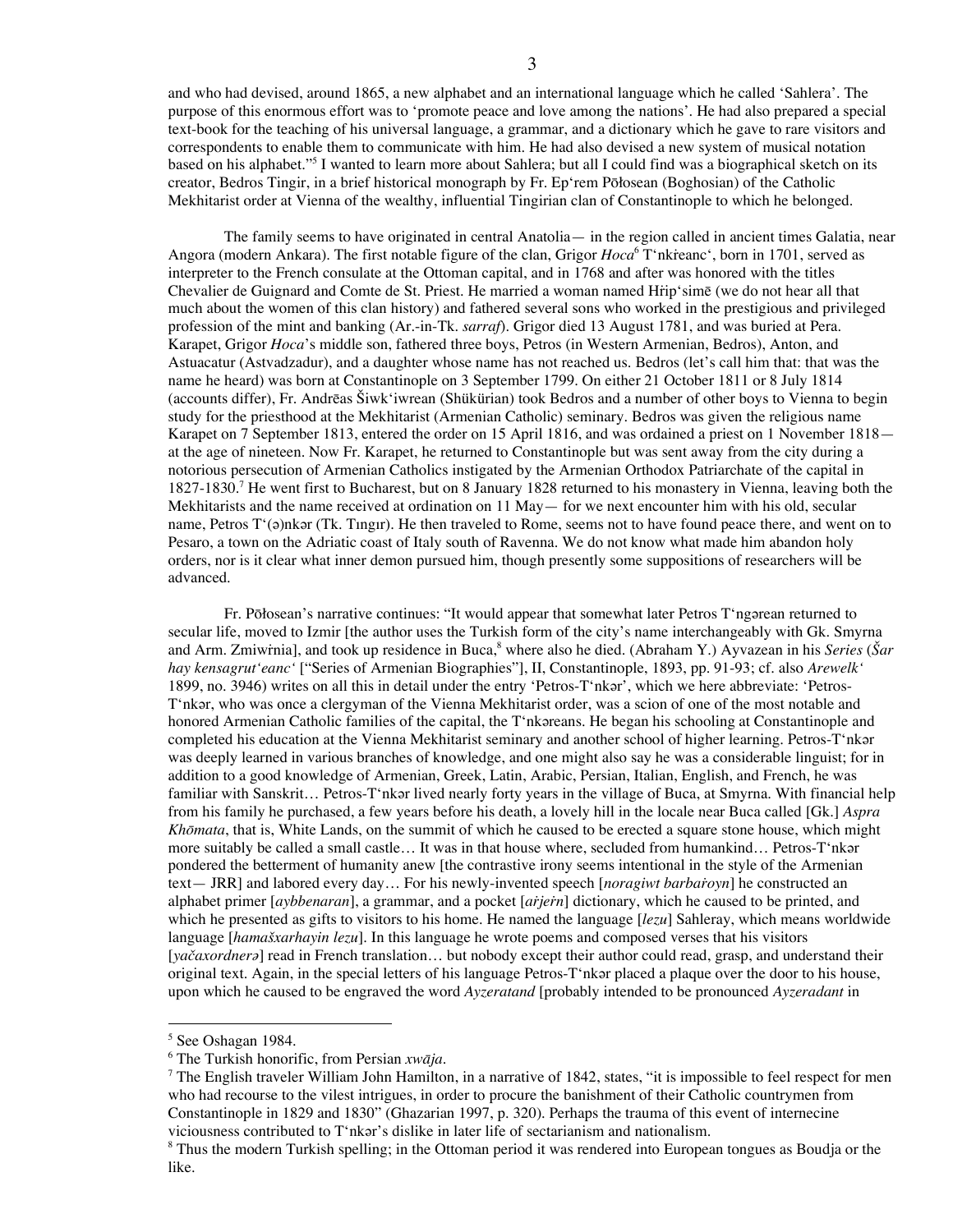accordance with the orthography of Western Armenian— JRR], which meant Temple of Wisdom [*tačar imastut'ean*]. Inside the Ayzeratand was a library which was greatly adorned by books on linguistics… Petros-T'nkǝr never ate any food such as meat, fish, or the like... although he held these strange convictions, Petros-T'nkǝr won the affections of all his acquaintances by reason of his modest and noble demeanor and entrancing conversation [*iwr pargešt ew azniw varmunk'ovn ew hrapurič' xōsakc'ut'eamb*]. For Petros-T'nkǝr was endowed with the ability to speak fluently all the languages he knew. By the final days of his life, that is to say, after having lived his life, one evening Petros-T'nkǝr, who had become weakened to an extreme degree, went to a grave he had long ago dug and made ready in the middle of his temple, there to go to repose in a conscious death [*gitakic' mahuamb gnac' hangč'elu*]. The following day when his customary visitors arrived they discovered him dead in that grave.'" He died in 1881. 9

Petros' brother Astuacatur (or Asatur, for short) studied at the Mekhitarist academy in Trieste; his brother Anton, a pillar of the Armenian Catholic community, in 1831 read out the *ferman*, or imperial decree, to the assembled *amiras* (Armenian aristocrats) and lay community concerning the construction of the Church of the Holy Savior (*Surb P'rkič'*). Anton had two children, who in turn reared children of their own— one, Karapet, was a writer who took the *nom de plume* Tigran *Erkat'* ["Tigran the (man of) Iron"]. Scores of other sons and daughters of this famed *amira* clan are recorded through the 19<sup>th</sup> century and into the 20<sup>th</sup>: Dr. Raffi Tingir, a graduate of Robert College (now Boğazıcı), Istanbul, is a prominent physician on Long Island, New York, with a daughter studying in college here in Boston as I write. The American-Armenian writer William Saroyan was a friend of the Tingirs, and appended to this study is a group portrait of the great master and the family in their Istanbul home, half a century ago.

And what of the ellipses in Fr. Pōłosean's citation of Ayvazean's book? Heeding the stern Victorian admonition to verify one's references, I sought and found a photocopy of the rare volume in the Widener stacks. Opening it to the chapter quoted, I now restore the portions omitted in the Vienna book. We find there a fuller, more interesting, and perhaps more troubling narrative in which delicate subjects are alluded to and a richer emotional portrait of the brilliant and eccentric linguist is attempted. I translate Ayvazean's biographical entry now in full. I have not altered its style.

"In 1881 the Smyrna newspaper *Aršaloys* ["The Dawn"] <sup>10</sup> reported the grievous tidings of the decease of a philosopher of all our nation; then the local national papers echoed the same sad news. I had already in my 'Letter' to the people in the *Ułegrut'iwnk'* ["Itineraries"] of 1878 offered a little taste, a brief notice; but the life and the circumstances of the passing of the deceased— which a friend from Smyrna had relayed to me— provoke such interest that I consider it indispensable today to expand upon his ideas and the manner of his life, so that it may be possible for readers to make their own judgments about what manner of eccentric exceptions human life encompasses.

"Petros-T'nkǝr, who was once a member of the Vienna Mekhitarist clergy, was a scion of one of the most notable and honored Armenian Catholic families of the capital— the T<sup>\*</sup>nkarean clan.

"He began his schooling in Constantinople and then completed his education at the Vienna Mekhitarist seminary and at another school of higher learning.

"Petros-T'nkǝr was deeply learned in various branches of knowledge, and one might also say he was a considerable linguist; for in addition to a good knowledge of Armenian, Greek, Latin, Arabic, Persian, Italian, English, and French, he was familiar with the Sanskrit language, which according to the new scientific dogma is singled out as the root of languages.

"Petros-T'nkǝr, by reason of some unfortunate circumstances at the time of his adolescence, shunned human society. With unshakable conviction he was ever unable to believe that the calling of being a member of the human race could ever forgive him for diverging from the path of benevolence and turning to evil.

"These noble sentiments became so elementary to his heart that he shunned all manner of evil. The hatred of evil things guided him to misanthropy, and it is just because of this that civil life became unbearable to him.

 $9$  Pōłosean 1951, pp. 36-38.

<sup>10</sup> That is, *Aršaloys Araratean*, "The Ararat Dawn", founded 1840. *Arewelean Mamul*, "The Eastern Press", was the other major Armenian newspaper of the city. There were numerous Smyrniote Armenian other periodicals.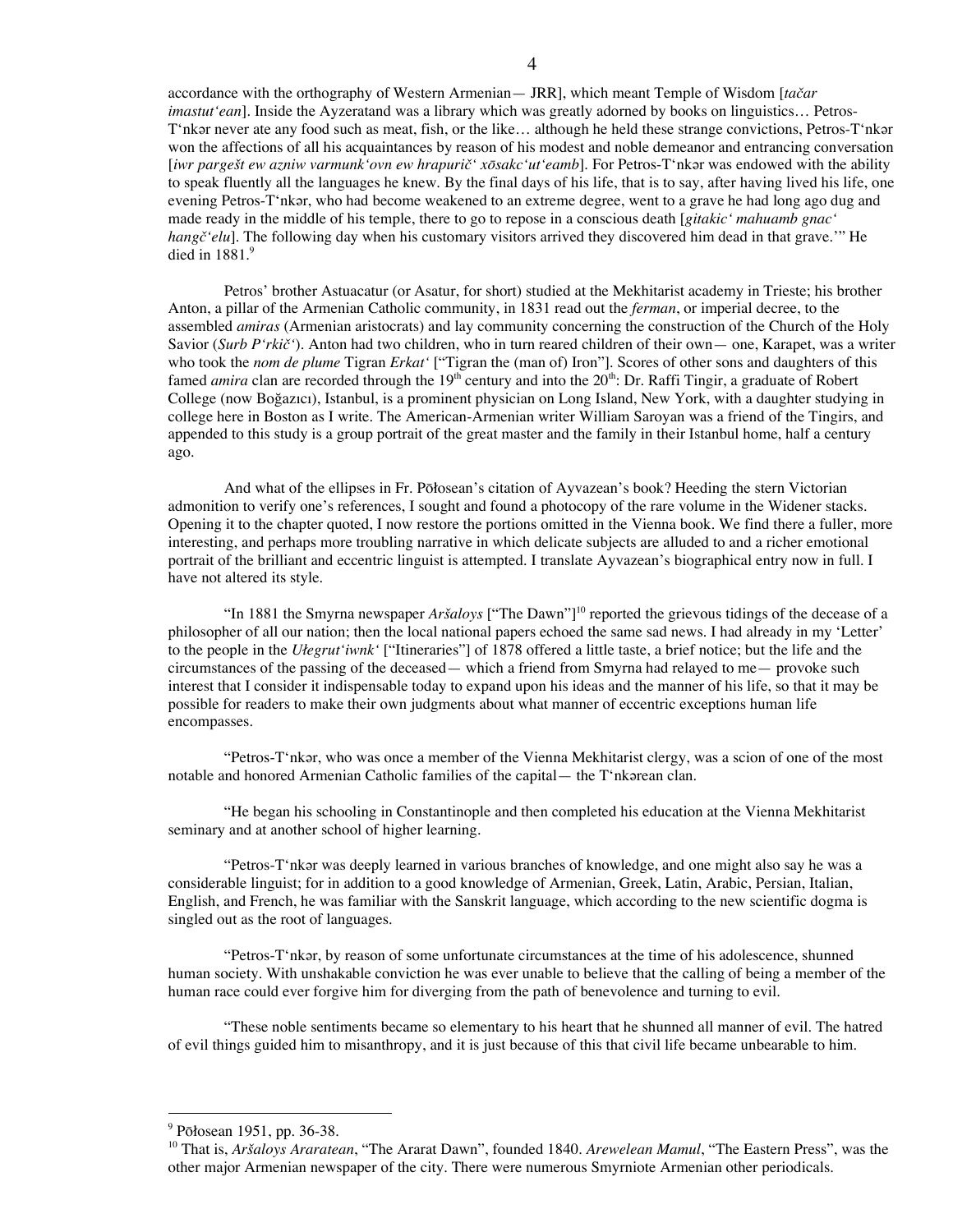"Belonging to a wealthy clan facilitated his disposition to lead a solitary life; and his bachelorhood further strengthened that inclination in him.

"For over forty years Petros-T'nkǝr resided in the village of Buca near Smyrna. Thanks to financial assistance sent by his family he purchased, a few years before his death, a beautiful hill in the place near Buca called [in Greek] *Aspra Khōmata*, that is 'White Lands', on whose summit he caused to be built a square stone house, that one might more appropriately call a small castle.

"This building was so firm and solid that even the most ferocious brigands despaired of (pillaging) it.

"It was in this house that Petros-T'nkǝr, the recluse from the human race and hater of human society, pondered the betterment of humanity and worked from dawn to dusk.

"He supposed thus: the diversity of religions and languages subjected mankind, which is of a single origin [*hamaseṙ*], to division. And he believed that together with a composite [*miajoyl*] religion a universal single language [*tiezerakan miōrinak lezu*] would integrate the nations with each other and would even put a stop to all individual strife, all fighting and disputation. And thereby general peace and concord would follow.

"For a long time he worked at contriving this sort of worldwide [*hamašxarhayin*] language. He imagined that this language would be accepted with love and without resistance by all nations.

"The language's structure being of no lesser interest, our abovementioned friend, who had the honor to meet the deceased, related to us that this newly-invented tongue, being comprised of the various sounds of several languages but especially of Sanskrit, had letters that were an amalgam shaped of the parts of various characters. Since it was not yet accepted and used by any nation it could not yet, generally speaking, be termed a language.

"He named the language Sahleray, which means 'worldwide language'. In this language he wrote poems and composed verses that his visitors read in French translation and found sufficiently interesting. For his newly invented speech he constructed an alphabet primer, a grammar, and a pocket [*aṙjeṙn*, "handy"] dictionary, which he caused to be printed, and which he presented as gifts to visitors to his home.

"But nobody except their author could read, grasp, and understand their original text.

"Again, in the special letters of his language Petros-T'nkǝr placed a plaque over the door to his house, upon which he caused to be engraved the word *Ayzeratand*, which meant Temple of Wisdom. Inside the Ayzeratand was a library that was greatly adorned by books on linguistics. And on the tables one found to one side sponges, mineral samples, and various other objects, all covered in dust.

"The haphazard state of these objects made it plain to the visitor that the Ayzeratand had never benefited from the care of a woman.

"It is a point worthy of attention that when we say woman here we understand not only a spouse— for Petros-T'nkǝr, aside from never marrying, so detested the fairer sex that he never suffered a member of it to cross the threshold of the Ayzeratand.<sup>11</sup> And if without his knowledge a matron or maiden slipped in by stealth, he would instantly show them the door, no matter who the lady in question might be.

"Petros-T'nkǝr never ate any food such as meat, fish, or the like, but sustained himself solely on vegetables, milk, and eggs. He considered carnivorousness the province of beasts, and consequently considered men who ate meat little better than scavenging animals.

<sup>&</sup>lt;sup>11</sup> Ayvazean inserts here the following footnote (p. 95 n. 1): "It is said that Petros-T nka had a powerful reason for that hatred of his. That feeling can perhaps be considered pardonable for him when one considers that others in the same circumstance have even resorted to suicide, as a young Armenian of genius did in early 1881 at Yeni-Kapu." This seems to be most likely a delicate reference— astonishing still for its candor, given the time and place— to the forbidden topic of homosexuality. But gay people often have women friends; so it is just as likely that Bedros was a person of no realized predilection at all, a recluse with a horror of the flesh, somewhat like the visionary American writer of fantastic and horror fiction H.P. Lovecraft (d. 1937), also a lover of arcane scripts and tongues, who detested bodily contact and animal food in equal measure.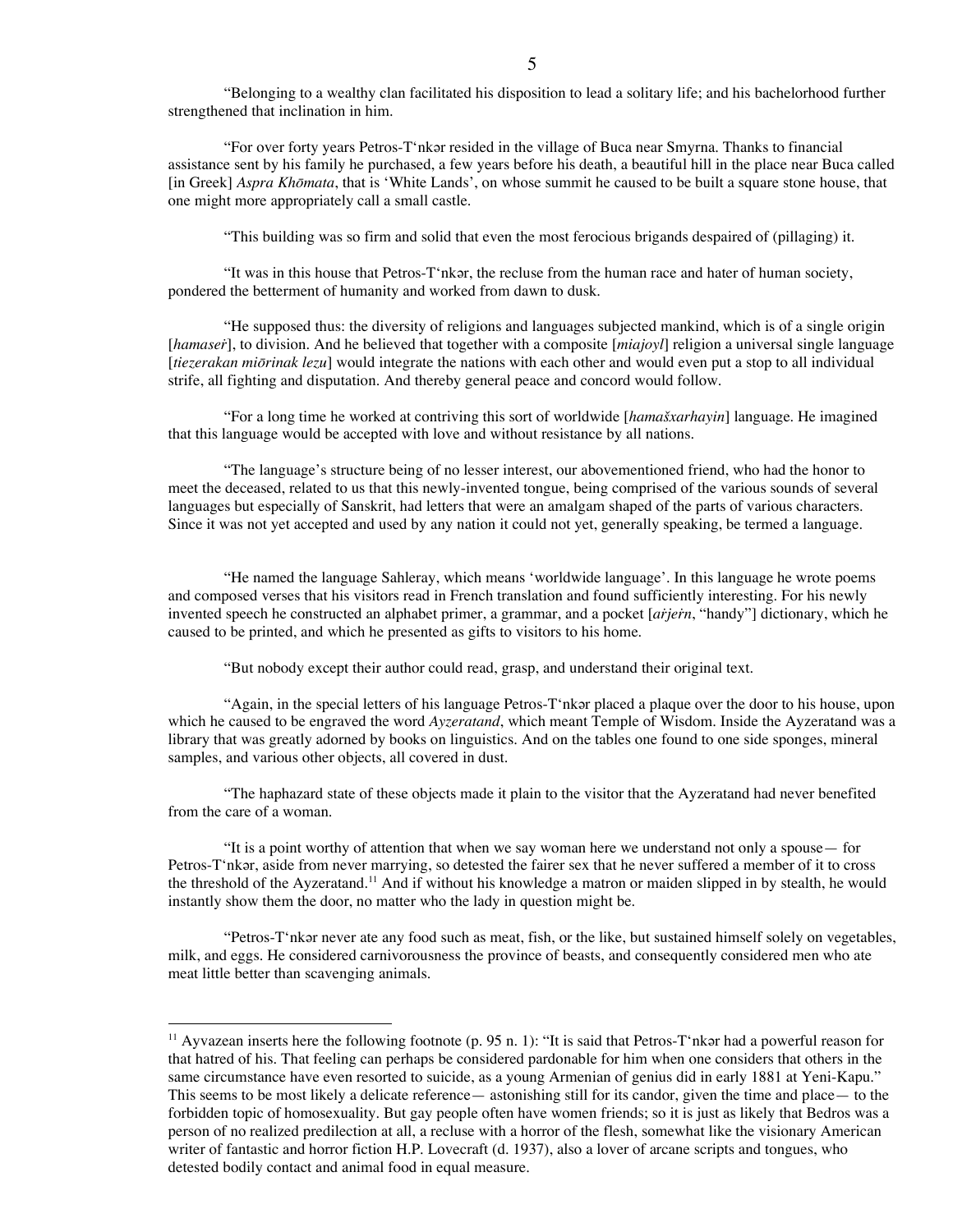"In this respect his opinions were very like those of Jean-Jacques Rousseau, with the difference that Petros-T'nkǝr put the latter's thoughts into practice upon himself. But the remarkable thing is that Petros-T'nkǝr carried his hatred of meat to fanatical extremes— he never wore leather shoes, only elastic rubber ones. For he maintained that wearing footwear of leather comes in the wake of the murder of animals and is therefore contrary to natural law [*bnakan ōrinac'*].

"He saw to his own work, cleaning, and shopping, and felt no need of a staff of servants.

"Although he held these strange convictions, Petros-T'nkǝr won the affections of all his acquaintances by reason of his modest and noble demeanor and entrancing conversation. For Petros-T'nkar was endowed with the ability to speak fluently all the languages he knew. By the final days of his life, that is to say, after having lived his life, one evening Petros-T'nkǝr, who had become weakened to an extreme degree, went to a grave he had long ago dug and made ready in the middle of his temple and lay down to rest in conscious death after enjoying over sixty winters, much as once St. John the Evangelist went to his rest in a grave he himself had made.

"On the following day, when his customary visitors arrived, they found him dead in that grave.

"So that is how Petros-T'nkǝr met his end, he whose breadth of knowledge was comprehensive; his vision, broad; and whose life, albeit outside the normal round, can be an occasion for the pondering of contemplative souls…

"Go, then, o weary and desolate soul, who wast born of poesy, rocked by the lullaby of linguistics, who lived by philosophy and who died in spiritual converse [*hogexōsut'eamb*].

"Go to that place where all is poetry, all is soul, where there is no Babel of the tongue, where there is no international frontier, where there is no issue of the pulpit, where there is no political party, where there is no Hereafter and no Here…

"There the issue of language has been resolved, and the inhabitants are of the same speech…

"There, there is no party, no faction, there is a single flock and but one shepherd..."<sup>12</sup>

And with that prolix, elegiac evocation of a Heaven in which the Greek, Armenian, and Turk speak the same language, the Christian, Jew, and Muslim worship at the same altar, and social democrats and revolutionaries are in accord, the window onto the past (and into the Otherworld) closes. There, there, there… The repetition of that word in the elegy reminded me of the lament over the death of a friend penned by another Bedros, a poet and contemporary from Constantinople who died at the tender age of twenty, ten years before the recluse of Smyrna lay down to his eternal rest in the Temple of Wisdom. This is Bedros Tourian (Petros Durean), the creator of the modern Western Armenian poetic language. In the final stanzas of "Laments" (*Hececmunk'*, 1871), addressed to a dead classmate, Tourian wonders: 13

Are you happy there or sad? Send me tidings on an angel's wing. Ah! This world is ever weary... This world is a mother of great pain.

O, if the shade of a tree there May be found, and a rill besides, If imperishable love is there, If there are freedoms there, free airs...

O, I toss in the filthy raiment Of my soul, my whole life until today: I clothe myself in earth, the mourning soil...

 <sup>12</sup> Ayvazean 1893, II, pp. 91-97.

<sup>&</sup>lt;sup>13</sup> See Russell 2005, p. 294 (Armenian text, p. 292). The poet's work was very widely known; and in the same year, 1893, that Ayvazean published his three volumes of biographical sketches, Barseł E. Ēk'sērčean (Parsegh Ekserjian) published at Constantinople the volume Petros Durean, *Tałk' ew t'atrergut'iwnk'* ["Poems and plays"], with both the poem (pp. 44-46) and the graveside eulogy (*dambanakan*) to the poet's friend, Vardan Lut'fean (pp. 254-256).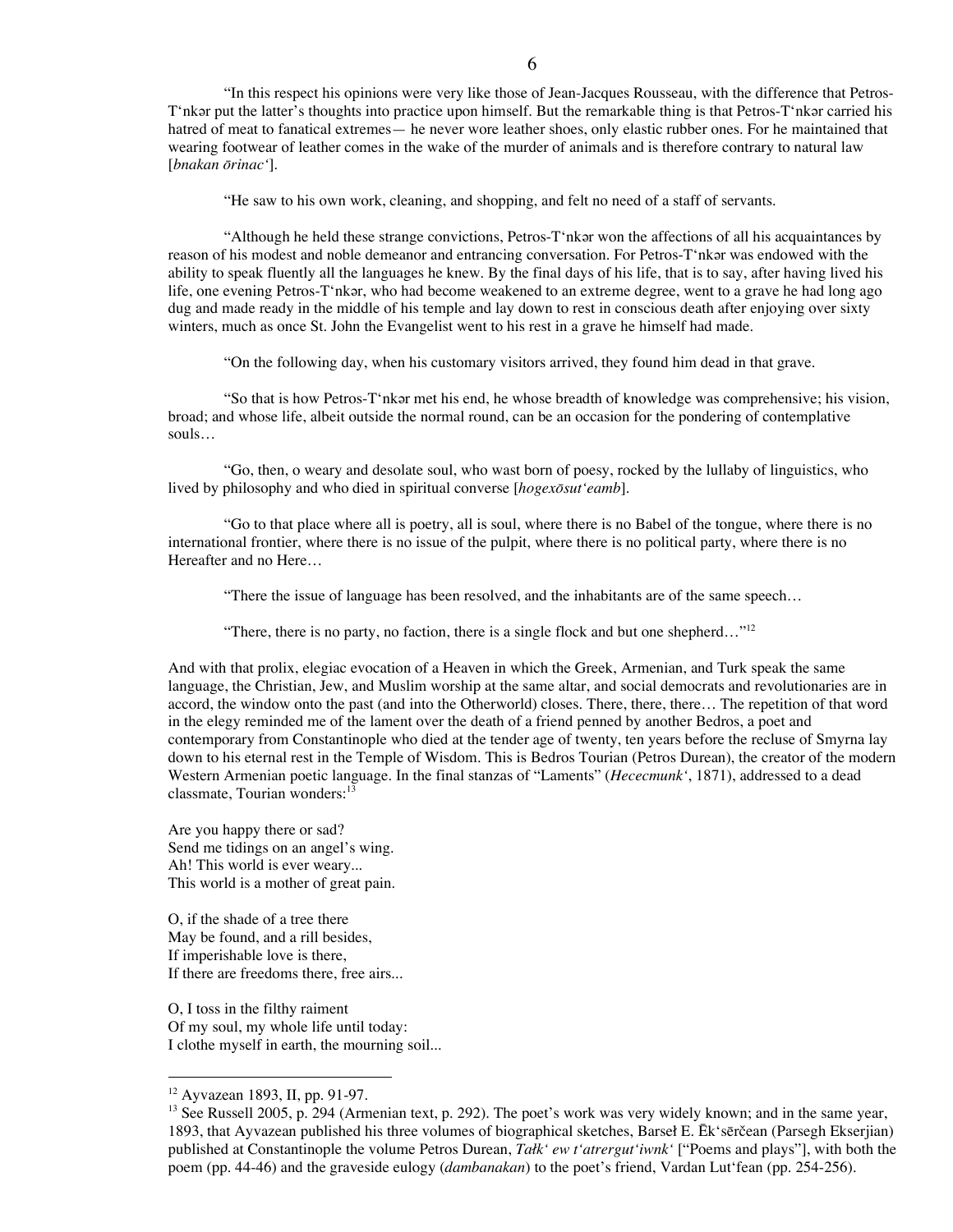Ah, Vartan, are the things we longed for there?...

The poet's work was very widely known: the despairing, brilliant, lyrical boy cut down by consumption in his twentieth year became an instant Romantic hero. And in the same year, 1893, that Ayvazean published his three volumes of biographical sketches, including that of Petros T'nkǝr, Barseł E. Ēk'sērčean (Parsegh Ekserjian) published at Constantinople the volume Petros Durean, *Tałk' ew t'atrergut'iwnk'* ["Poems and plays"], with both the memorial poem quoted (pp. 44-46) and the graveside eulogy (*dambanakan*) to the poet's friend, Vardan Lut'fean (pp. 254-256). So one thinks it very likely that the words of the young Armenian poet, whose friend predeceased him by but a few months, echo in Ayvazean's closing lines.

7

But the lyrical author of the necrology of the Smyrnaic linguist (and poet, too, though the verses have not come down to us) Bedros still divulges only one word of Sahleray. And we do not even know yet how the name was to be pronounced, for Oshagan evidently believed its final –*y* to be silent, as in the modern pronunciation of all Armenian polysyllabic words, since he transliterates it as Sahlera, but the name, as we shall see, was to be pronounced Sehlerai. Only one word is breathed out loud: *Ayzeratand*. Temple of Wisdom, But what associations the name of the house of the man standing alone on the hill summons to mind!

#### 2. THE TEMPLE OF WISDOM AND THE FREEMASONS.

*Ayzeratand*, "Temple of Wisdom". Although many erudite men at one time or another might in an excess of self-esteem give their homes some such grand name, the best-known edifice with the title, *Weisheitstempel* in German, belongs to a famous work of fiction. That is, to a literary invention in music. That is, to an opera— to the very greatest opera, the very last work, the most luminous and mysterious, of the greatest composer who ever lived in all history: *Die Zauberflöte*, "The Magic Flute", which Wolfgang Amadeus Mozart completed shortly before his death in 1791. The delightful libretto is the work of a fellow Freemason named Johann Emanuel Schikaneder. Mozart himself belonged to the Masonic lodge *Zur gekrönten Hoffnung*, "Crowned Hope"; <sup>14</sup> and the opera, an allegorical attack in the spirit of the Enlightenment on oppression by tyranny and on the obscurantism of dogmatic religion, is steeped in Masonic allegory and symbolism. The opera and its Temple of Wisdom are so proudly Masonic that the inevitable conspiracy theorists have suggested, wrongly, that the composer betrayed secrets and hastened his own death thereby. Echoes, perhaps, of the later Morgan Affair in the young American republic...

Mozart's lodge met at Vienna, where the very young Petros T'nkǝr was to come as an acolyte a scant two decades later— and, as we have seen, to return as a harassed and disillusioned adult, abandoning the established Church and dedicating himself to a private vision of service to humanity involving a utopian, cosmopolitan linguistic (and musical!) project and the erection of an edifice of learning with a tomb at its center. Petros T'nkǝr's biographer suggests this remarkable eccentric was driven by a particular predilection too dreadful overtly to name; but he chose to deal with his inner demon, to turn it to a good purpose, in a manner strikingly consonant with the arts, philosophy, and imagination of the city of Mozart, the city of his youth, the Vienna that was still a crown of hope for the brotherhood of man, the city whose orchestral music and opera were attuned to the divine harmonies of the *Erklärung*, the Enlightenment.

Freemasonry is an international fraternity (it does not, indeed, admit the fairer sex, and in this regard the Ayzeratand followed suit) dedicated to the spiritual rebirth, transformation, and growth of the individual human being. This process of personal alchemy begins with a series of dramatic initiatory rites in Lodge combining vivid experiences enacted through a drama with the intensive and complex study of an all-embracing cosmological, moral, and mythopoetic system. The latter is expressed in the symbols of the craft of the builder and geometer, and in a passion play based upon the story, dimensions, and features of the Temple at Jerusalem ordained by the archetypal sage, King Solomon and built by his Phoenician architect, the widow's son Hiram Abiff of Tyre. Masonry is inherently cosmopolitan, secular, and democratic (if not feminist) in its world outlook (and thereby sympathetic to the concept and ideal of a universal language)— for it recognizes within its temples no distinction of religion, nationality, or social class. Brethren (as the members of the Craft are known) meet, work, and part on the level of equality, and strive to develop their moral character through fraternal effort and charity. The leveler of men is death: the symbolism of the tomb and of the initiate's *conscious death* is figuratively and literally at the center of every Masonic temple— much as was the grave of Petros  $T^*$ nkǝr in the stone Ayzeratand on its hill outside Smyrna. Through the 18<sup>th</sup> and 19<sup>th</sup> centuries Masons such as George Washington, Marquis de Lafayette, Simon Bolivar, Jose Rizal, and many others played leading roles in the revolutions in America, France, and other countries. Freemasonry was often regarded by the old order and the Catholic Church in particular as a threat and was obliged to operate in

<sup>&</sup>lt;sup>14</sup> See Landon 1982, where a painting of Mozart in his mother Lodge at work is reproduced, and a recently discovered list of its Brethren is provided.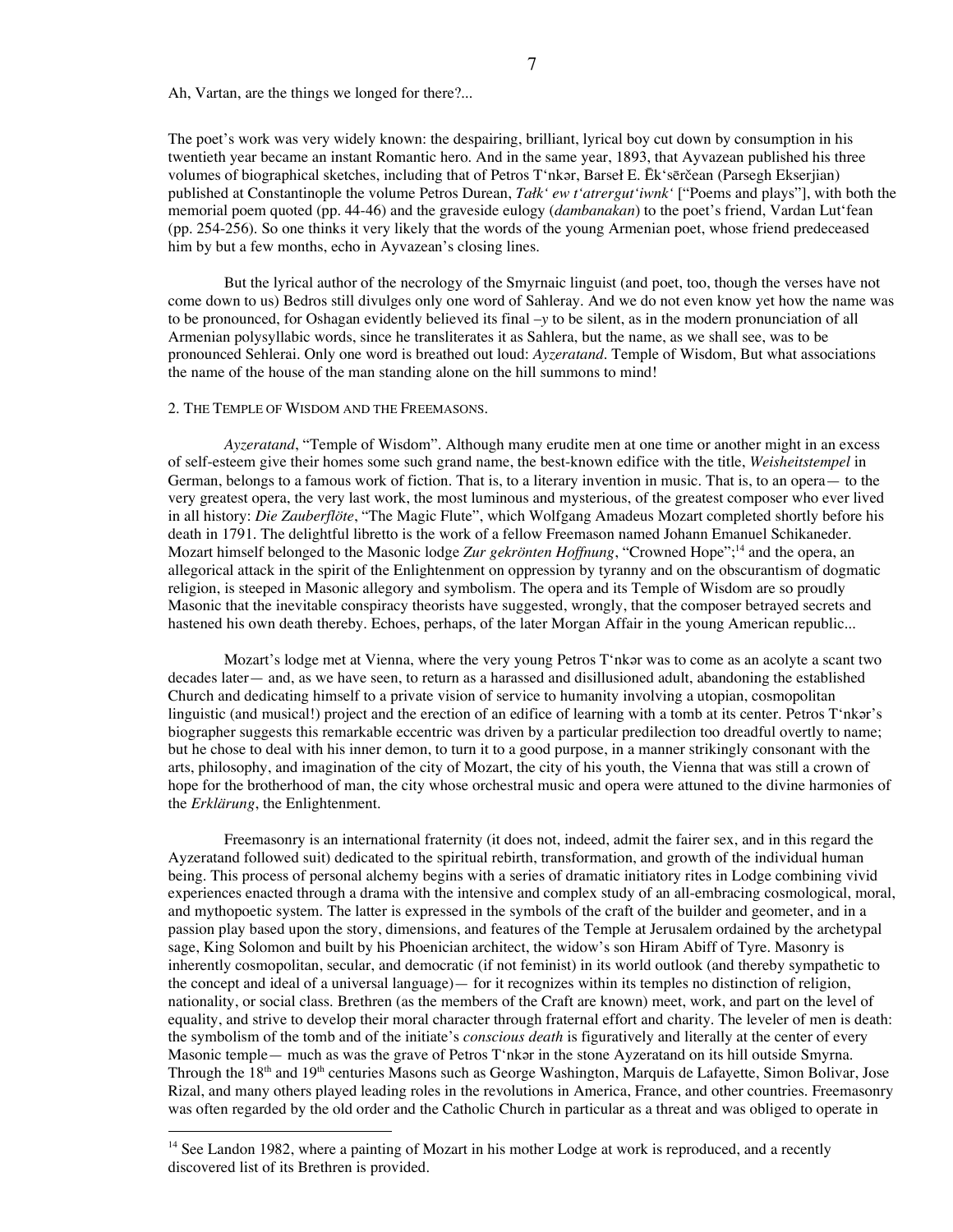conditions of secrecy. In order to protect the Craft from its enemies and to preserve its mysteries pristine, Masons still employ coded language and written ciphers.

The hero of *The Magic Flute* is a brave youth, Tamino, who through various ordeals must win his beloved soul-mate, Pamina: their names are fanciful variants of the Persian Tahmina, known from epic literature; and the libretto, itself a pastiche of previous orientalizing operas, reminds one strongly of the Hellenistic romances set in the East, some of which allegorize the rites of the mystery religions. One of these is Mithraism, with its roots in Armenia, from which elements of Freemasonry probably descend. <sup>15</sup> *Die Zauberflöte* combines Egyptian motifs with Persian ones, since both those ancient civilizations were believed to have contributed the universal *prisca theologia* that Pythagoras and Plato propounded to the world, fusing the wisdom of the East with the philosophy of the West. The priest of the *Weisheitstempel*, Sarastro, is the Iranian Zarathustra; but in an aria he invokes the Egyptian divine pair, Isis and Osiris. The *Weisheitstempel* in the original stage set for the opera at Vienna was flanked by pyramids; 16 and the Masonic symbol of the pyramid surmounted by the all-seeing eye of God on the great seal of the United States is obviously at once a Pythagorean tetractys, an Egyptian edifice, and an archetypally ancient Temple of Wisdom. Egypt and its strange written characters, which were regarded as a primordial philosophical language, had been a source of fascination since the Renaissance and the somewhat fanciful writings of Athanasius Kircher; and the new discoveries of Egyptian antiquities in the Napoleonic era provoked a kind of aegyptomania in European and American art and fashion. So it is not surprising that when the New York Mason Robert Folger, born 1803, set out to invent a ritual cipher in 1826— a few months after his raising in the Third Degree as a Master Mason and just a year before Jean-François Champollion published his sensational decipherment of the ancient Egyptian script— it was made to resemble Egyptian. The Folger Manuscript abounds in symbols; and at the center of page 21 stands the *Weisheitstempel*, the stone Pyramid (Plates 1-3). <sup>17</sup> Many secret societies sprang up in imitation or emulation of the Masons, and they, too, created codes to protect their teachings and their members from eavesdroppers and persecutors: the mid-18<sup>th</sup>-century German fraternity of Oculists, for instance, were a guild of ophthalmologists who framed their esoteric teachings in the symbolic system of their own craft— instead of swords, cataract needles; and instead of heraldic lions, cats (who see well in the dark). Their code, in the Copiale manuscript, was deciphered in  $2011$  by a team using new computer techniques.<sup>18</sup>

Freemasonry has existed in Smyrna since the  $18<sup>th</sup>$  century, and endures in modern Izmir. It is not known whether Petros T'ngǝr was a Mason, whether Mozart's opera inspired him at Vienna or in a Lodge, or whether he simply came up with the Ayzeratand, its odd restrictions, its cabinet of natural curiosities, and its central tomb, all on his own. But the most prominent Armenian intellectuals of Constantinople and Smyrna in his day were Masons; and Armenians had been pioneers in the spread of Freemasonry to the East. The first Grand Lodge of England sealed its charter in 1717; yet already by 1762, we find an Armenian named Dr. Manass appointed one of four Masters of Lodges in the Near East, Aleppo, and Persia by the Grand Lodge at London. Armenians saw the power and influence of colonial Britain as a kind of protection, and this attracted many at first to join Lodges under London's jurisdiction. But in the  $19<sup>th</sup>$  century Armenians in the Ottoman Empire with revolutionary, liberationist sentiments tended to prefer affiliation with the rival Masonic authority, the Grand Orient of France, both because of its more overt association with liberal and radical ideas and individuals, and in view of Britain's increasingly troublesome reputation of siding with Turkish Muslims against Levantine Christians. Some seemed to maintain affiliations with both jurisdictions, however. At Smyrna in the 1860's, the prominent writer and public figure Matt'eos Mamurian, mentioned above, belonged to the Anglo-Armenian Tigran lodge, which had also Greeks, Turks, and Jews among its Brethren. (One recalls here the tantalizing name Petros T'nkǝr took for himself in Sehlerai, *Tg(h)ransar*, though it supposedly has nothing to do with Tigran, the Armenian king. But more on that anon.)

On 7 May 1866 the first Lodge working exclusively in Armenian was inaugurated at 21 Yazıcı street, Kule Kapu district, Constantinople: *Sēr* ("Love") was chartered by the Grand Orient of France, and Mamurian became one of its most active members. The Lodge met at seven PM on the first and third Sunday of each month at its *tačar* (i.e., temple!). Work opened with a hymn heavily flavored by the *grabar* (Classical Armenian) forms generally encountered in the Divine Liturgy of the Armenian Church: *I mēǰ mt'ut'ean darer xarxap'ac,/ Aysōr zart'ec'ank' ew* zloys gtank';/ Erkiwłacut'eamb Ōt'eakə mtac./ Zirar p'ntrec'ink', zirar mek' gtank':/ Zays šēmk'ə koxac— t'oł oč' ok' mezmē/ Berē kanxakal mtk'er u xoher:/ Hamerašxut'ean t'oł zšunč' c'anē.../ Azat hogu tēr, zloysa p'ntrē,/ Zi *mek' Tiezerk'i bari ełbark' emk'* "Having groped for centuries in darkness,/ Today we awoke and found the light;/ Entering the Lodge in awe/ We sought and found each other./ Crossing this threshold let no one of us/ Bring

 <sup>15</sup> See Russell <sup>1989</sup> and 1995.

<sup>16</sup> See Nettl 1957, pp. 89-91.

<sup>&</sup>lt;sup>17</sup> See Morris 1992; on aegyptomania, Erwin 1980; on Champollion, Robinson 2012. On the use of cryptograms in Armenia, including a "hetaerogram" used by large sodalities within Armenian society, see Russell 2010.

<sup>&</sup>lt;sup>18</sup> See Schachtman 2012.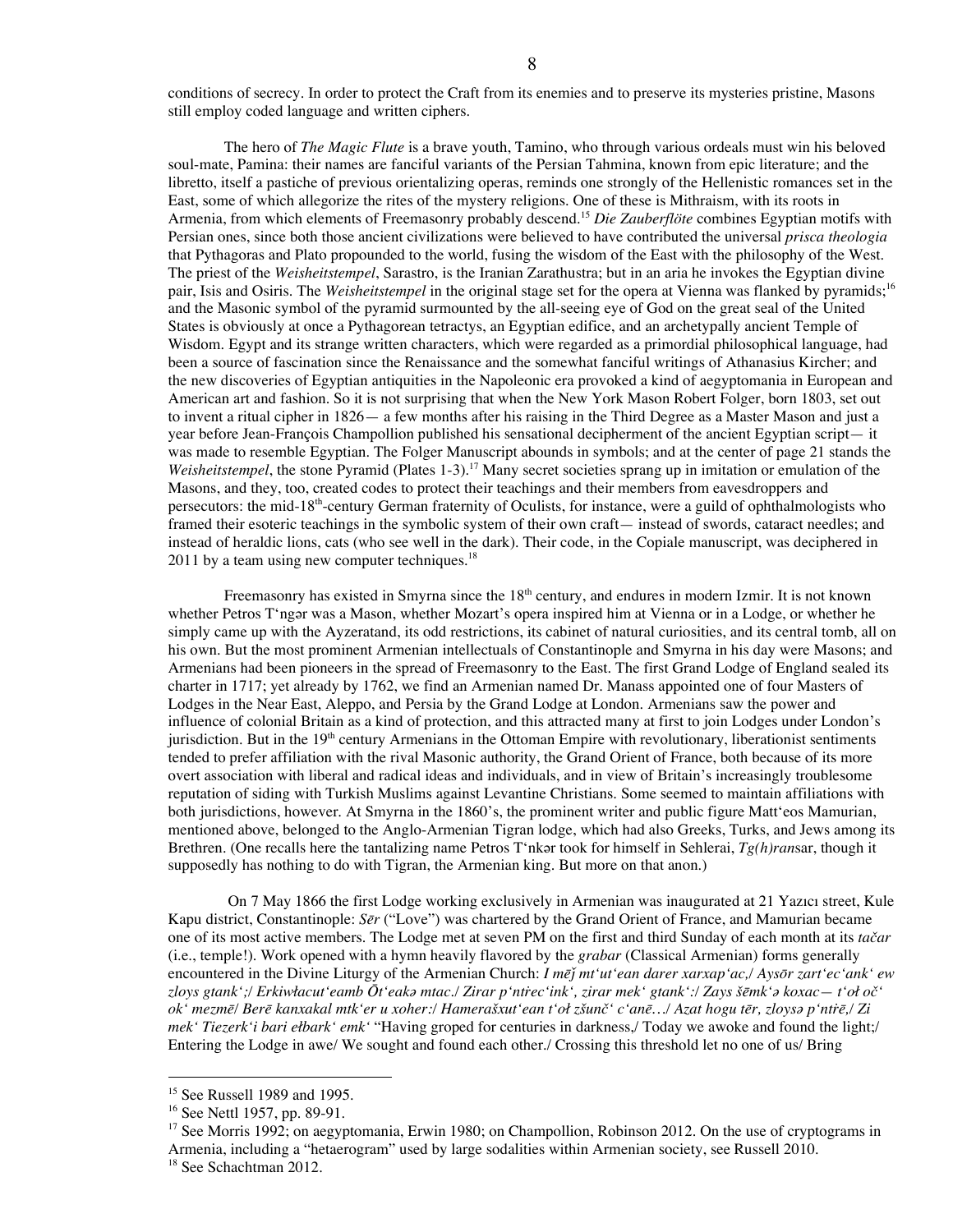thoughts and opinions previously held./ Let him sow spirit of concord…/ Master of a free spirit, seek the light,/ For we are the good brothers of the Universe."

Following the Ritual governed by the *gerapatiw varpet* (Worshipful Master), the Brethren of *Sēr* Lodge repaired to a standard *hamkeroyt'* (Collation, the meal after the meeting, or Communication), with toasts and convivial fellowship. The printed notice of a Communication of Mar. 1867, which included the conferring of the *A astičan* (1<sup>st</sup> Degree), has at its head the letters *I.P'.M.Č.T.*, which I recognized with pleasure as the abbreviation of a formula I could reconstruct in *grabar* containing some familiar terms: *I p'aṙs meci čartarapeti tiezerac'* "To the glory of the Great Architect of the Universe". Brethren were entertained at a meeting of the Lodge in February 1867 with a performance of songs by none other than *ełbayr Mozart'*, "Bro. Mozart" (who, of course, had written specifically Masonic music as well as "profane" music imbued with the Masonic spirit). Most of the Brethren were intellectuals who came from well-to-do families, so the meeting often featured a learned lecture: in June 1866 Bro. Mamurian gave an impassioned oration on the life and recent death in Siberian exile of the Eastern Armenian revolutionary activist Mik'ayēl Nalbandian (1829-1866), declaiming the latter's famous poem *Erg azatut'ean*, "Song of Freedom".<sup>19</sup> The young poet Bedros Tourian also wrote of Nalbandian's martyrdom in distant Russia; and freedom, *azatut'iwn*, was a watchword and slogan of Ottoman Armenian Masonry. (Bro. Garibaldi and the Carbonari were front-page news in those years; and one recalls that the Armenian national anthem, *Mer Hayrenik'* ["Our Fatherland"], was originally a poem about the Italian liberation struggle against Austrian and Papal tyranny.) We have seen that Petros T'nkǝr did a lot of traveling; and this seems to have been typical of members of *Sēr* Lodge, some of whom lived for most of the year at Paris, Rome, Manchester, London, and Smyrna— all places where Western Armenians studied or did business. The Lodge must have been, even with its work in Armenian, a gathering place of impressive polyglots, even if T'nkǝr, with his Sanskrit, would have stood out among them.

In his illuminating series of articles on *Sēr* Lodge published in 1937 Rubēn Berberean seeks to place the growth of Freemasonry among Armenians in the political context of the time. By the mid-1860s, he argues, the hopes for reform and national liberation excited by the Constitution (*Sahmanadrut'iwn*) had been dashed. The community was rent by fractious and corrupt behavior: "In the '60s there were in Armenian life not only purely Armenian national ideological currents, but also moral and philosophical ones embracing all humanity [*hamamardkayin*]. The age is typified by the attempt by the Turkish Armenian intellectual strata, for a brief time, to found and strengthen the structure of 'the benefit of the nation' and 'national unity' by fusing it with sentiments of 'universal brotherhood' and 'the harmony of mankind.'"<sup>20</sup> Though in his booklet describing Sehlerai, Petros T'nkar uses Armenian script constantly to explain the phonology of his language, the manual itself is in French and its precursor was in Greek: we do not know what view he took of Armenian communal and national activism. And although Masonry is tailor-made for a man of T'nkǝr's humanist and universalist convictions, it is somewhat difficult to imagine the ascetic denizen of the Ayzeratand as a gregarious Lodge Brother firing glasses of strong drink at Collation, though he did have constant friends— and even, perhaps, followers. However Masonry has always had room for eccentric thinkers whose life trajectory turns to late isolation; and Berberean cites the example of a member of *S* $\bar{e}$ *r* Lodge whose linguistic interests, even, are akin to those of T'nkar. Bro. Serovbe T'agworean (Takvorian) left Constantinople and settled in Paris, where, in Berberean's words, he "withdrew into his shell" (*k'ašuec' ir pateanin mēǰ*). There, in 1881 (the year of T'nkǝr's death), he published an *Essai d'un systhème de linguistique comprenant l'interpretation des racines par les lettres de l'alphabet, appliquée a la langue Arménienne*.

#### 3. MERCURIANS.

In his controversial recent monograph on modern Jewish history, the Slavicist Prof. Yuri Slezkine proposes a division of human societies into types he calls Apollonians and Mercurians, after telling characteristics of the ancient gods: the Apollonians are rooted in land, hierarchy, honor, and military service; while Mercurians live by traveling, trading, and exchanging information. Jews, some Armenians, Overseas Chinese, some Roma, and other like cosmopolitan groups comprise the latter, global fraternity; while the traditional, landed aristocracies of Germany, England, Russia, etc. exemplify the former. It is as much in the interests of Mercurians— who are in many ways trans-national, and represent the common human denominator in the most positive sense— to knit the world together with one language, legal system, and currency as it is vital to the status of Apollonians— whose essence is parochial and reactionary— for these things to be divided among nation-states. The T'nkǝrean clan and the other families of the Armenian *amira*-nobility of the Ottoman Empire were Mercurians *par excellence*: they dominated finance but were barred from the military, they slipped effortlessly from one language into another, and they traveled ceaselessly. In Smyrna, one might add to the Mercurian roster the "Levantines", those huge, wealthy

 $19$  See text in Simonean 1965, p. 61.

<sup>20</sup> Berberean 1937, part 1, pp. 74-75.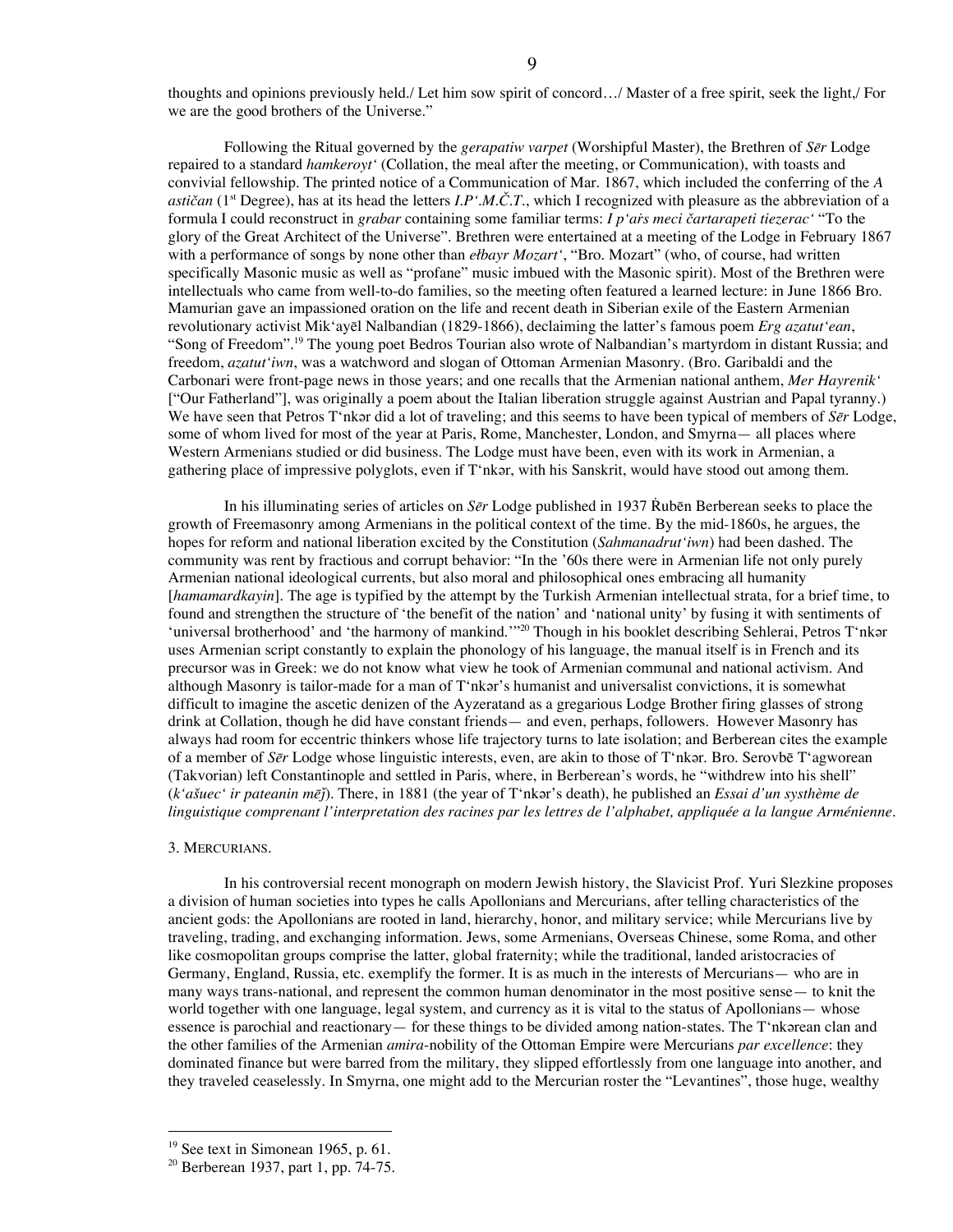trader-clans of mixed Western European and Eastern Mediterranean Christian lineage who resided in gardenwreathed palaces in Smyrnaic suburbs like Bournabat, T'nkǝr's Buca, and even a district called Paradise.

Idealistic visionaries of the 18<sup>th</sup> and 19<sup>th</sup> centuries created hundreds of invented languages,<sup>21</sup> but only two have survived, and Jews made both. The first, perhaps more a resurrection than a creation *ex nihilo*, is Modern Hebrew. Eliezer Ben Yehuda (1858-1922), who grew up in the Pale of Settlement of the Russian Empire, read in Russian translation George Eliot's novel *Daniel Deronda*, in which a young English aristocrat discovers he is a Jew, but instead of burying his shameful secret comes out of the closet, as it were, and determines to revive Hebrew and live in the Land of Israel. Following the pogroms of 1881, the year of T'nkǝr's death, Ben Yehuda followed the example of his fictional hero and emigrated from Russia to Jerusalem, seeking to erase his Mercurian status by reclaiming his ancestral homeland. (Mercurian Armenians felt the similar pull of *Yergirǝ*, "The Land", though many, like Bedros Tourian, imagined its fallen glories but never pulled up stakes and went.) The second made-up tongue is Esperanto, meaning literally "one who hopes". Its inventor, Ludwik Zamenhof (1859-1917), a Jewish oculist from Bialystok, witnessed the same anti-Semitism as his contemporary Ben Yehuda. Though sympathetic to Zionism, he elected to remain in Europe, hoping with his *internacia lingvo* to promote world peace through mutual understanding. In 1887 he published at Warsaw in Russian his booklet outlining the rules and lexicon of his new language. Although Esperanto was the creation of Jews, it was Armenians who propagated it in the Caucasus: In Tiflis, Hayk Artem'evich Astvatsatriants (Astuacatreanc') from 15 March 1910 published and edited the journal *Kaŭkaza Esperantisto* ("The Caucasian Esperantist"), which featured articles in Esperanto, Russian, Armenian, and Georgian on art and music, *belles lettres*, and the theater, and provided also lessons in Esperanto and a review of the press. At Baku from 1911, Abel Ivanovich Ter-Bagdasarian (Tēr-Bałdasarean) published, and Yakov Kalustovich Khodzhamir (Xoǰamir) edited, the commercial and humor paper *Nerkarar* (Arm., "The House Painter") in Esperanto, Russian, and Armenian. And at Constantinople, as we shall see presently, Greeks were at the forefront of the Esperanto movement.<sup>22</sup>

These trends in cosmopolitan, global thinking reached the Islamic world mainly through Mercurian, Christian communities and individuals. It is true that in the  $16<sup>th</sup>$  century a hypothetical faith or abstract religious philosophy called *Dīn-e Elāhī—* "Divine Religion" in Persian— was created by intellectuals of the different religions that flourished at the cosmopolitan court of the Mughal emperor Akbar. It united the teachings of these diverse confessions— Hindu, Muslim, Zoroastrian. And the Parsi Zoroastrian author of the *Desātir* ("Instructions"), a mystical treatise in the spirit of the *Dīn-e Elāhī*, composed his work in a hybrid language. There is another, likewise Persian-based invented language employed to convey Sufi mysteries to initiates, Balaibalan.<sup>23</sup> And in the early decades of the 20<sup>th</sup> century the leader of the Baha'i faith championed the study and use of Esperanto in Iran. However it would seem that Sehlerai is the only invented language intended specifically for all nations and faiths that was invented in the Near East by a native of a Near Eastern nation, a Mercurian, an Armenian, Petros T'nkǝr.

#### 4. AN INTERNET DETECTIVE STORY.

Unsatisfied by one word of the invented language, I pursued my search for Sehlerai and turned to an Italian dictionary of imaginary languages, and found a brief reference. Albani and Buonarroti 1994, p. 371 s.v. *Sehlerai*, report that the inventor of Seh-lerai published at Smyrna in 1864 under the pseudonym Tghransar a description of his language. They provide a sample sentence with translation: *Rum shai yran bes lerai vom, shaiz il le sam lerai iun sim, mim serai vam shaiz il le som* "Nel mondo sarà preferita una lingua scientifica unica à numerose lingue con una scienza unica" (or, in the Esperanto translation of Stamatiadis, *En la mondo estas prefere por la scienco unu sola lingvo/ Ol multinombraj lingvoj kaj plej malgranda scienco*.") A history of international languages in Esperanto offers a brief notice: *La libro de Tgransar portis la nomon "Alphabetarion Ansailanzar Sahlerai" kaj estis eldonita* en Smyrna. La eldonjaro de la libro ne estas konata, sed lau la havataj informoj ĝi estis publikigita en ĉiu okazo ne *pli malfrue ol ĉe la fino de la XVIII jarzento*. ("Tgransar's book bore the name *Alphabetarion Ansailanzar Sahlerai* and was published at Smyrna. The date of publication of the book is not known, but according to the information we possess it was published at any event no later than the end of the  $18^{\text{th}}$  century." [Tr. by JRR])<sup>24</sup> But that would place the invention of the language at or before the date of Bedros' birth; and this erroneous statement seems to be the source of a still more inaccurate assertion by the linguist Mario Pei— that Sehlerai (as he calls it) was invented around 1800 but published in 1921.<sup>25</sup> For the latter date is erroneous as well. 1921 is the date of an abridged translation of T'nkǝr's work into Esperanto, with facing text in Greek, published in two consecutive issues of the

 $21$  Okrent 2010 provides a list of some five hundred, though Sehlerai is not among them.

<sup>22</sup> See Vlasov 2011, pp. 57-58 and 58 n. 1.

<sup>&</sup>lt;sup>23</sup> See Bausani 1954.

 $24$  Drezen 1967, p. 61.

<sup>&</sup>lt;sup>25</sup> Pei 1968, p. 147.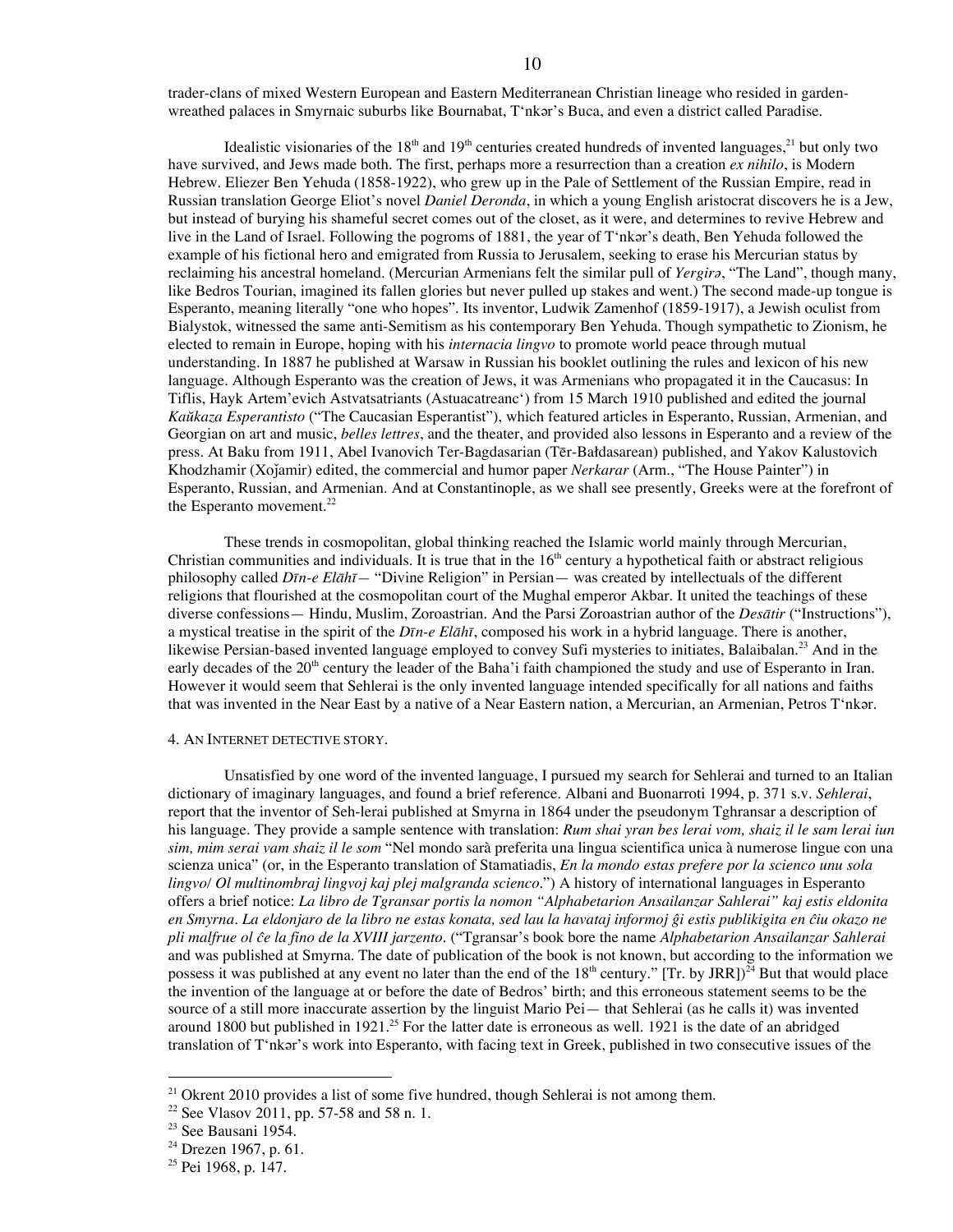journal *Bizantio* at Constantinople by its editor, the Greek physician and author of the standard Greek-Esperanto dictionary, Anakreōn Stamatiadēs (Stamatiadis in general transliteration). <sup>26</sup> I did not understand that Stamatiadis was a person: my reference suggested this was the title of a journal.

I wrote to the E-mail address of Dr. Arika Okrent, a professional linguist and author of a very entertaining book on invented languages already noted here, hoping she might have a lead. She promptly replied, apparently much amused and approving of my pleasantly lunatic quest. She had not heard of Sehlerai, but suggested I contact her learned friend Ms. Olga Kerziouk, Esperanto librarian of the British Library, to whom I wrote at once. Ms. Kerziouk answered straightaway, explaining that Stamatiadis was a person. And she located his journal, *Bizantio*, at a British Esperanto library. But my E-mail to its curator somewhere in the English countryside languished without response for some time. Olga, anxious that my work not be delayed in the interim, kindly located another set of *Bizantio* in the Planned Languages (this is another designation of "invented" languages) collection of the Austrian National Library at Vienna; and Dr. Bernhard Tuider and the rest of their helpful staff immediately sent me scans of both articles. They are reproduced here, with my translation of Dr. Stamatiadis' introductory essay. They allude to a publication by T'nkǝr in Greek, which has not survived. In the meantime, Prof. Johann Strauss, a historian of Ottoman Turkey at the University of Strasbourg, was intrigued by the question and sent me a reference to a biographical note on T'nkǝr and to a documentary history of the Ottoman Armenians of the  $19<sup>th</sup>$  century by the contemporary Istanbul Armenian savant Pars Tuğlacı. Both are cited in this study. <sup>27</sup> At my request, my colleague Prof. Taner Akçam of Tufts University, the eminent historian of the Armenian Genocide, took time from preparing for yet another lecture tour and contacted his old friend Osman Köker, founder and editor in chief of Birzamanlar Yayıncılık ("Once Upon A Time Publishers") at Istanbul, who instantly sent me the photograph reproduced here of the place where Petros T'nkǝr had lived. Both these men have, at enormous personal cost, including prison and torture, dedicated their lives to studying the record of Armenian life and death in Ottoman Turkey. My peregrinations on the Internet have involved quiet heroes of collegiality and scholarship, and real life, flesh and blood heroes of politics too. The speed of their collegial aid vied with the lightning rapidity of electronic communication.

But the book by T'nkar himself, printed at Smyrna in 1864,<sup>28</sup> still eluded me. Neither the British Library nor the Library of Congress nor the Bibliothèque Nationale de France possessed a copy; and it proved well-nigh impossible to contact the libraries of the two Mekhitarist monasteries at Venice and Vienna, both of which, numerous correspondents warned me, and often with a hint of bitterness, rarely respond in a timely manner, if at all, to requests for research material. (Perhaps T'nkǝr's papers are hiding in the Mechitharistengasse or on the isle of St. Lazzaro.) But my colleague and friend Prof. Valentina Calzolari of the University of Geneva recommended I ask Dr. Raymond Kévorkian, director of the AGBU Nubarian Library at Paris and an eminent Armenian historian, whether that collection might have the volume. And indeed, a copy of Tgransar's manual, perhaps the only one in existence, had been given in 1928 by an Armenian from Istanbul to Aram Andonian, the library's first director and author of *Mec očirǝ* ["The Great Crime"], one of the first histories of the Armenian Genocide. To my delight and astonishment, Dr. Kévorkian instantly provided a miraculous scan of the precious little book by E-mail; and you now hold it in your hands. The booklet deals with the writing system of Sehlerai and contains mainly the names of letters, diacritical marks, and numbers, with the single sentence quoted by the Italian authors of the encyclopedia noted above; the grammar and dictionary  $T^*$ nkǝr compiled have not yet come to light. But that is a lot better than nothing. And if one seeks the holy grail of the inventors of planned languages— the state of human fraternity and mutual assistance across religious confessions and national frontiers— one place it is surely to be found is on the electronic strands of the worldwide web, where collegial scholars, quiet heroes of the mind, weave the magical brocade of learning. And one can travel there, unlike the hobbit Bilbo Baggins, without leaving one's front door.

5. *ANS HAÏLANZAR*.

<sup>&</sup>lt;sup>26</sup> See Tg(h)ransar 1921, reproduced at the end of this study. According to Vikipedio, Stamatiadis was born at Florence in 1868 at Florence and died in 1964. He worked as a physician on Samos, was exiled in 1913, and settled in Athens. He published *Bizantio* from July 1921 to July 1924, and was active in Greek Esperanto associations and publications. His first book of many on Esperanto, *Hē diethnes boēthetikē glōssa* (Greek, "The international auxiliary language") was published at Samos in 1912.

 $27$  Seropyan 1999, vol. 2, p. 624; and Tuğlacı 2004.

<sup>&</sup>lt;sup>28</sup> For the year 1864 there is but this mention of the T'nkǝrean clan recorded by Tuğlacı 2004, Vol. 2, p. 227: *8 Eylül 1864: Tıngırzade Ohannes Efendi'nin Der saadet Maliye Nezareti muavinliğine atanmasına irade buyuruldu* "8 September 1864: Mr. Yovhannēs T'nkǝr at Constantinople was appointed to the post of assistant at the Ministry of Finance." Though the declaration is less than earthshattering, it illustrates well the special privilege of *sarraf* enjoyed by the Armenian *amira*s.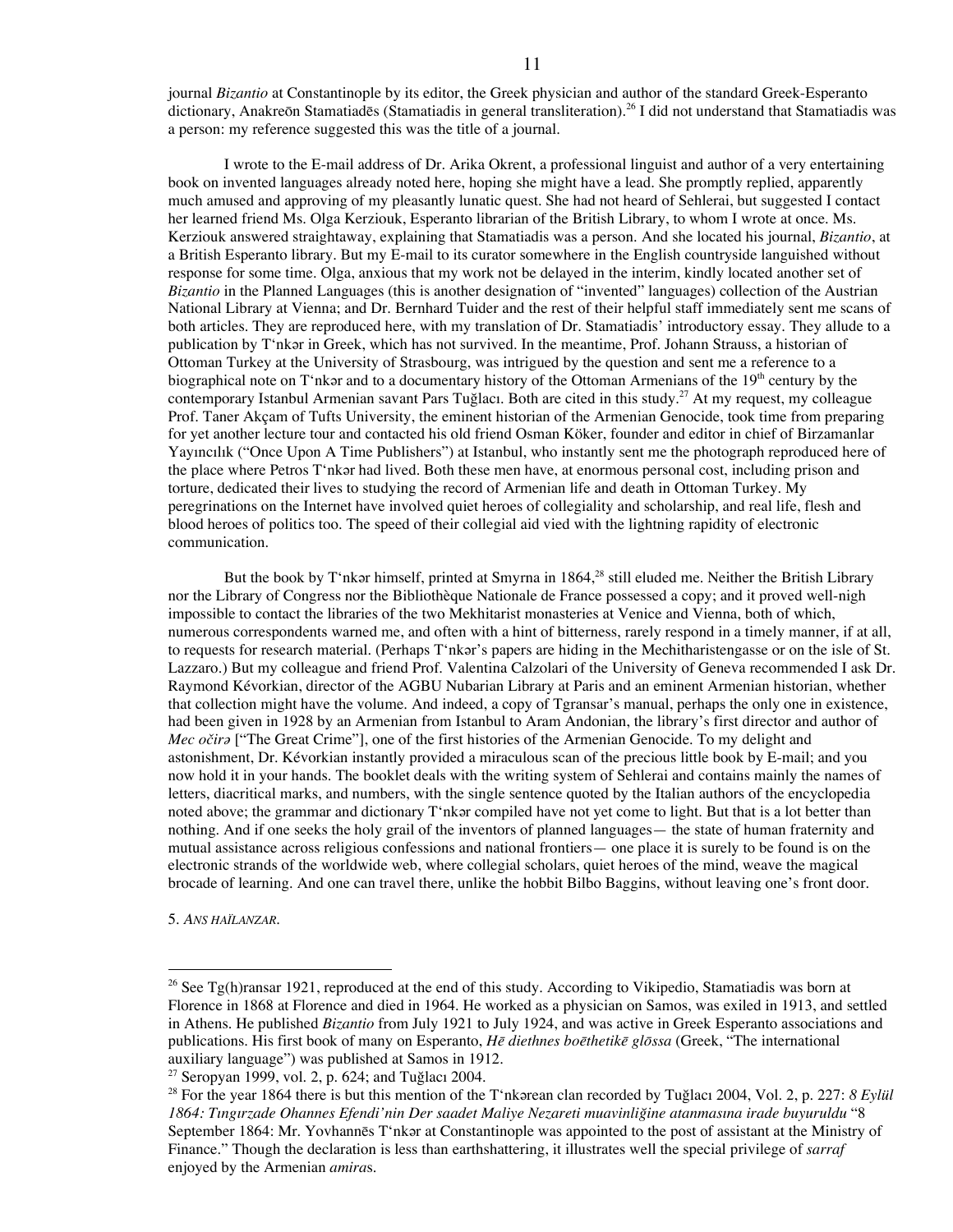"For a long time people have not ceased to invent artificial languages as international ones. For this purpose they have from time to time proposed various projects, which belong to three different systems.

"According to the first, the inventor proposed languages *a priori*, made without reference to languages already existent, such as those of Descartes (1629), Leibniz (1716), the Solresol of Sudre (1817), the Spokil of Dr. Nicholas (1900), etc.

"According to the second type, they took into consideration the already existing languages, and, principally, the European ones: of this kind were those of Faiguet (1765), Schipfer (1839), Zamenhof (Esperanto, published in the year 1887), and others. Finally, according to the third system, the projects are based upon both principles of the abovementioned schemes: of this kind were the languages of Von Grimm (1860), the Volapük of Pastor Schleyer (1880), the *langue bleue* of Bollach (1899), etc.

"A project appeared again in the Near East, in olden time, of an artificial language to be employed as an international one. This one was named Sehlerai (Σεχλεράη) and was published in the Greek language— at least the old undated booklet which we have before our eyes and introduce. It was published once, under the pseudonym Τγρανσάρ (Tgransar), which means, according to the language, 'intellectual movement'.

"What distinguishes this old artificial language is that it can be written in three different ways: from above to below, from left to right, and from right to left. Before becoming acquainted with its strange alphabet, we consider it good to present the literal translation from Greek of the preface by the inventor. It will be evident therefrom, that 'There is nothing new under the sun,' and that the same principles that inspired our Master of blessed memory [i.e., Ludwik Zamenhof, who died four years earlier, in 1917] to invent Esperanto likewise impelled Tgransar to create Sehlerai. [Tgransar's preface from *Ans Haïlanzar* follows, in Esperanto and Greek.]"

The second and final installment of Stamatiadis' contribution in the next issue of *Bizantio*, 31 Oct. 1921, presents in Esperanto and Greek the consonants, vowels, diacritics (all named, which is not done in the French booklet of 1864), the reading lesson (all of one sentence, the ditty cited above), and the numbers, in Esperanto and Greek. Here is an annotated translation of Tghransar's booklet, his ABC or *Ans haïlanzar*, from the French. I have not put in the various invented characters, for which the reader is referred to the appended facsimile of the text. Where they are supposed to appear, I signify the space with hooked quotation marks, thus:  $\langle \rangle$ .

"Tghransar, *Ans Haïlanzar*, or, an explanation of the rules of the alphabet of Seh-lerai. A work. Smyrna, 1864.

"Preface. It is a most natural tendency the world over to observe objects of curiosity and in particular to satisfy the sense of sight. That is taken for granted.

"I now place before the eyes of the public a new object for observation, the product of a fantasy that is not fantasized— that is, the lovely form and basic model, the means of pronouncing the words of a new language called thus: Seh-lerai, that is, a Universal Language, composed and enriched not as other languages are, by some taking from others, but original, entirely pure, from a single unsullied idea, or, to put it better, without imitation but invented through the faculties of the spirit and the imagination in direct relationship with the Natural Law, put in order in this language. For it would be absurd and unseemly to make a universal project such as this compatible with a particular, non-universal language.

"It is already known that the most detestable calamity has sundered human hearts to espouse diverse preferences. There are nationalities in the world, and, by consequence, their languages and dialects. These are: the Chinese language and its relatives; the Chaldaean, and its; the Egyptian, and its; the Teutonic, and its; and finally, the Illyrian, and its.<sup>29</sup> Of all these remarkably original tongues, the Chinese is the most lively in sound; the Chaldaean, crude; the Egyptian, majestic; the Teutonic, elegant; and the Illyrian, energetic. It follows that there are many languages, with their innumerable dialects, of which French has a charming and very touching quality, while English tickles, and is in our day the most profitable. This being the case, perhaps only an imbecile would venture upon the error of such a new linguistic form: in effect one might say, What purpose is served by such superfluous

<sup>&</sup>lt;sup>29</sup> By Chaldaean the author means "Semitic"; by Teutonic, "Germanic"; and by Illyrian, "Slavic".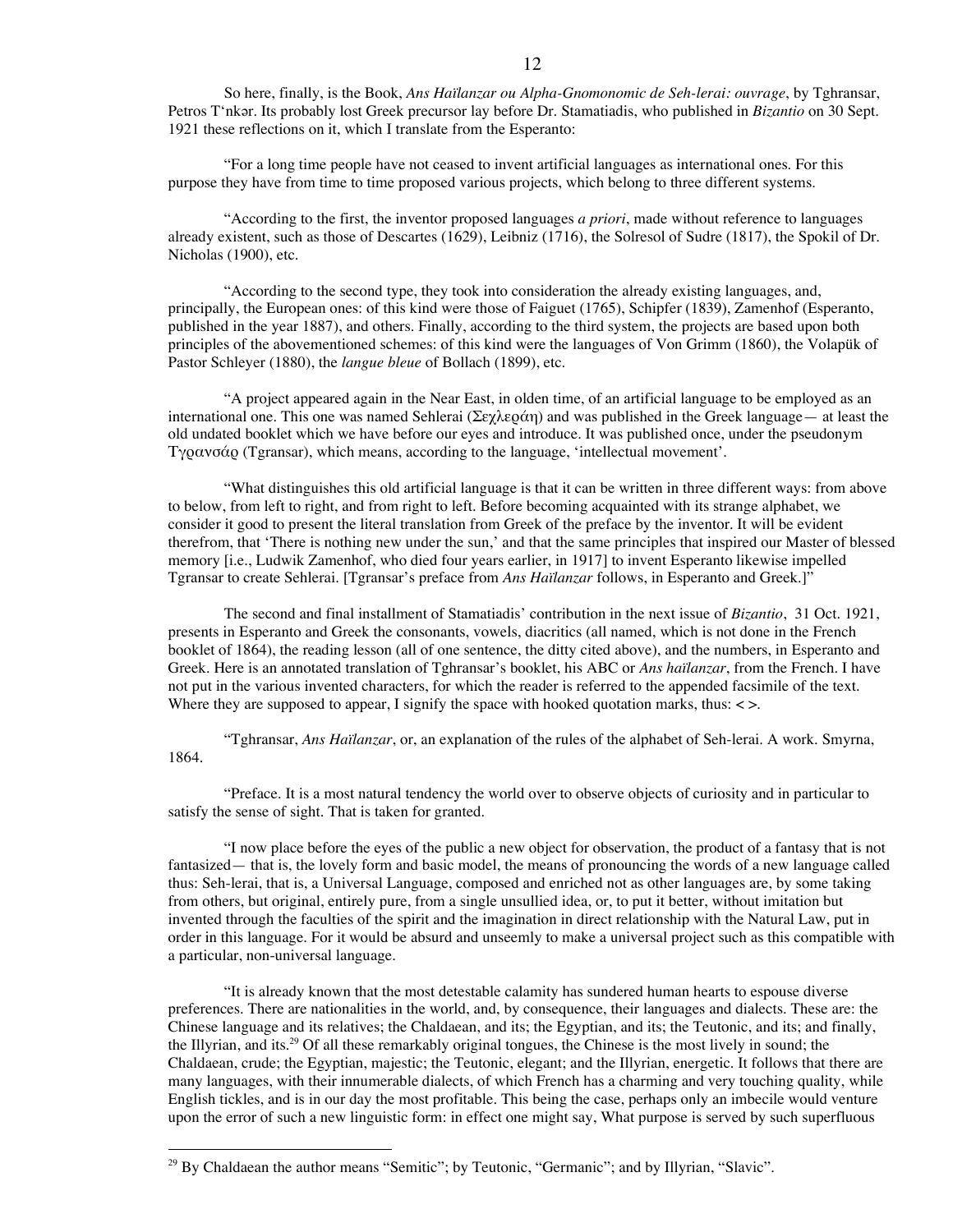rubbish? Bah! It would have to end there, were it my purpose to add a new nation to the existing ones; and a new language, to the other tongues. Heaven forfend! To undertake any project, however excellent, that is detrimental to reason, is but a perversion of the same. Indeed, it would be the work of a hare-brained individual, for a good project is one that is forever and is advantageous.

"Whatever the case may be, if it seems to those attached to our real world, a world that is morally topsyturvy, that the creation of a universal language is bizarre, unnecessary, and, on the whole, a lot of garbage, I would recommend it to the various quotidian observers of such theatrical spectacles that likewise find an obstacle to acceptance of this offering of my modest invention that I present, most humbly, to the learned public, not as an exacerbation— a new national and linguistic divide— but to the contrary, as a possibly complete harmonization and means of connection.

"At the outset I would wish to offer to public knowledge this *Anshaïlanzar (Alpha-Gnomonomic)*, or Alphabet, of the language in question, in order to make study as easy as possible for the elementary students of SEHLERAI, who will be obliged always and in every way to remember with acknowledgment and gratitude, not me but the wisdom of the ineffable and supreme Providence.

"Borrowed characters suitable for the pronunciation of the words of Seh-lerai: h, in Latin, Italian, and French, for  $\langle \rangle$ . Y: Armenian for  $\langle \rangle$  z. Z, z: Armenian for  $\langle \rangle$ . J: French for  $\langle \rangle$ . Ga: Latin, Italian, and French for  $\langle \rangle$ >. B: for < >. G: Latin and Italian for < >. C: for < >. D: for < >. U: French for < >. Armenian *shva* and French short e for < >. The rest are as in French.

"Instruction in the *Alpha-Gnomonomic* of the Universal Language. The basic characters of Sehleraï. Sehleraï (the Universal Language) is composed of nineteen syllabiforms. These characters are called syllabiforms because they are in effect syllables by reason of the value of their assumed vowel a, which can be deleted by means of a perpendicular stroke, thus < >, called *šerkendill*. This makes them equivalent to the letters of already known languages.<sup>30</sup>

"In order to ensure from the start the most exact possible pronunciation of these forms, one lists them individually, with the pronunciation of each in French and Armenian, noting to either side the characters of the two ancient languages Hebrew and Arabo-Persian, as follows:<sup>31</sup>

- No. 1. Handizer, Heb. *h*, < >, Ar. *ḥ*, *Hantizēr*.
- No. 2. Iandizer, Heb. *y*, < >, Ar. *y*, *Eantizēr*.
- No. 3. Landizer, Heb. *l*, < >, Ar. *l*, *Lantizēr*.
- No. 4. Mandizer, Heb. *m*, < >, Ar. *m*, *Mantizēr*.
- No. 5. Sandizer, Heb. *ś*, < >, Ar. *s*, *Santizēr*.
- No. 6. [No Fr.], Heb. *z*, < >, Ar. *z*, *Zantizēr*.
- No. 7. Dzandizer, [no Heb.], < >, [no Ar.], *Cantizēr*.
- No. 8. Jandizer, [no Heb.], < >, [no Ar.], <sup>32</sup> *Žantizēr*.
- No. 9. Chandizer, Heb. *š*, < >, Ar. *š*, *Šantizēr*.
- No. 10. Gandizer, Heb. *q*, < >, Ar. *q*, *Kantizēr*.
- No. 11. Fandizer, Heb. *f*, < >, Ar. *f*, *Fantizēr*.
- No. 12. Vandizer, Heb. *w*, < >, Ar. *w*, *Vantizēr*.
- No. 13. Bandizer, Heb. *b*, < >, Ar. *b*, *Pantizēr*.
- No. 14. Nandizer, Heb. *n*, < >, Ar. *n*, *Nantizēr*.
- No. 15. Gandizer, [no Heb.], < >, Ar. *j*, *Čantizēr.*
- No. 16. Ciandizer, [no Heb.], < >, [no Ar.], *Č'iantizēr*.
- No. 17. Dandizer, Heb. *d*, < >, Ar. *d*, *Tantizēr*.
- No. 18. [No Fr.], Heb. *r*, < >, Ar. *r*, [no Arm.].
- No. 19. Ghandizer, [no Heb.], < >, Ar. *gh*, *Łantizēr*.

<sup>&</sup>lt;sup>30</sup> T'nkǝr here borrows the scheme of Devanagari for Sanskrit, in which each letter is pronounced with a short *a* following unless a short diagonal stroke, the *virāma*, is written at the lower right-hand corner of the character.

<sup>&</sup>lt;sup>31</sup> The list of letters commences on page 10 of the text, with the character in the center, the Hebrew equivalent to the left and the Arabic to the right, with the name of the letter in French above and Armenian below. I transcribe the Armenian in accordance with the Hübschmann-Meillet system; so the reader should keep in mind that in T'nkar's Western Armenian the voiced stops are unvoiced and vice-versa, the diphthong *ea* is pronounced /ya/, etc.

<sup>&</sup>lt;sup>32</sup> There is of course the Persian and Ottoman Turkish  $\zeta$ : the Arabic *r* with three dots above it; it is noted and printed in the discussion of syllabiform no. 8, so its absence seems to be one of a number of errors for which one can but commiserate with the harried typesetter!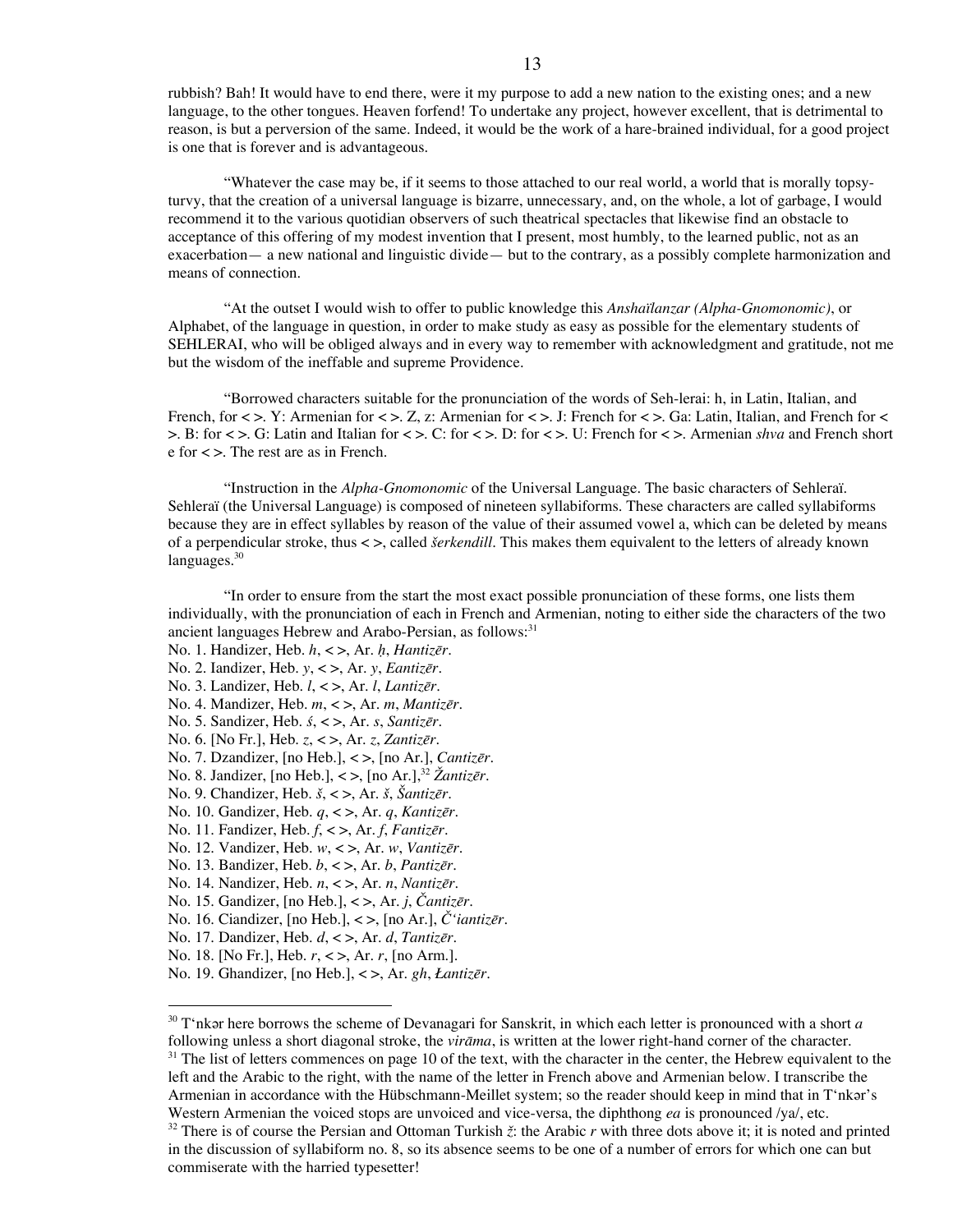"Chapter One. Function of syllabiforms.

No. 1. Handizer (syllable of *h[a]*), the first consonant, with its assumed vowel *a*, has three sounds: 1. In its own basic form, simply formed, it is equivalent to the character *h* in Latin, Italian, etc. 2. When it has a point on top of its upper hook it takes the value of Hebrew *ḥ*, Arabic *kh*, Greek χ, and Armenian *x*. 3. When it has a circle in the same position it renders an *égne* [perhaps a misprint for *égre*, "chiming"?] sound, or one like the breath of birds or their likes, which one can note and produce with the characters of other known languages.

No. 2. Iandizer (syllable of *ia*). This has a single pronunciation, identical to Hebrew *y*, Arabic *y*, and Armenian *e* [i.e., *ye*, with on-glide].

No. 3. Landizer (syllable of *la*). It takes the place of the three following sounds: In its simple, basic form it is equivalent to Latin, French, and Italian *l*, Hebrew *l*, Arabic *l*, and Armenian *l*. When it is marked with an accent like a circumflex, thus < >, or sometimes by two points, thus < >, at the ends of words, this signifies gemination, or at the end a doubling vibration of the same character, performed by touching the tongue to the palate and sliding it at once, as in English.

No. 4. Mandizer (syllable of *ma*). The shape of one sound only, equivalent to the *m* of French, Italian, etc., Arabic *m*, and Armenian *m*.

No. 5. Sandizer (syllable of *sa*), the basic radical of five sounds: 1. Written simply, it is equivalent to the *s* of Latin, French, etc., Arabic *s*, and Armenian *s*. [2.] Marked by a sinuous line like the Greek perispomene at the middle and bottom, thus < >, it becomes equivalent to Greek θ and French *th*. 3. Surmounted by a semicircle thus < >, it produces the sound of French *z*, or the radical *s raddonei* (?) in a Sehleraï word. 4. Surmounted by a hook touched by a point at the right edge, thus < >, it is pronounced like French or Italian *xa* and Greek ξα, while if deprived by a *šerkendill* of its *a*-vowel, thus < >, it becomes equivalent to Greek ξ and French *x*. 5. When it is surmounted by the miniature syllabiform < > of no. 9, thus < >, it is pronounced like Russian щ, Italian *scia*, and Armenian *ǝšč'ia*.

No. 6. Zandizer (syllable of *za*), written as a simple radical. But written with a point below, thus  $\lt$  >, it has the value of Armenian *c* [in the Hübschmann-Meillet system: in W. Arm., *dz*], and does not differ from the following base syllable

No. 7, Dzandizer (syllable of *dza*). Finally, touched by another point below, thus < >, it renders the stronger sound of *tsa*: Hebrew *ts* or Armenian *j* [Hübschmann-Meillet; in W. Arm., *ts*].

No. 8. Jandizer (syllable of *ja*). The pronunciation of this form is identical to French *j*, Armenian *ž*, and Persian *ž*.

No. 9. Chandizer (syllable of *cha*). This has only one sound, of the same pronunciation as Arabic *š* and Armenian *š*.

No. 10. Gandizer (syllable of *ga*). In simple form as a radical it is pronounced like *ga*, or Arabic *q*, or Persian *g*. If there is a point touching the top, thus < >, it becomes the equivalent of French and Italian *k*, Arabic *k*, and Armenian *k'*.

No. 11. Fandizer (syllable of *fa*). This form has only one sound, equivalent to French *f*, Arabic *f*, and Armenian *f*.

No. 12. Vandizer (syllable of *va*). This form has only one sound, and is pronounced like French and Italian *v*, Hebrew *w*, Arabic *w*, and Armenian *v*.

No. 13. Bandizer (syllable of *ba*), a form with two sounds. The basic one, without a point, is equivalent to French *b*, Arabic *b*, and Armenian *p* [pron. *b* in W. Arm.]. The other, touched by a point on the right edge and above its circular figure, thus < >, or else to the left side, thus < >, is equivalent in value to French *p*, Persian *p*, and Armenian *b* [pron. *p* in W. Arm.].

No. 14. Nandizer (syllable of *na*): the form has only one sound, equivalent to French *n*, Arabic *n*, and Armenian *n*.

No. 15. Giandizer (syllable of *gia*): the form has only one sound, equivalent to Latin and Italian *g*, Arabic *j*, and Armenian *č* [pron. *j* in W. Arm.]; French *g* has a corresponding character.

No. 16. Ciandizer (syllable of *cia*). The form has only one sound, corresponding to Latin and Italian *c*, Persian č, and Armenian *ǰ* [pron. *č* in W. Arm.]; French *c* has a corresponding character.

No. 17. Dandizer (syllable of *da*), the base form, with four sounds: 1. Written simply, it is equivalent to French and Italian *d*. 2. Pointed in the middle above, thus < >, it has the sound of French and Italian *t*, Arabic *t*, and Armenian *t'*. 3. Surmounted by a semicircle, thus < >, it becomes equivalent to Greek δ [i.e., Modern Gk. *dh*]. 4. Finally, < > surmounted by the same semicircle renders the sound of Greek θ and French *th*. But one must take care not to confuse the form with the perispomene of no.  $5, \leq$ , with this character of the same value, keeping in mind that the latter, always in the middle, interiorly, has an entirely particular function characteristic of abstract nouns in Sehleraï.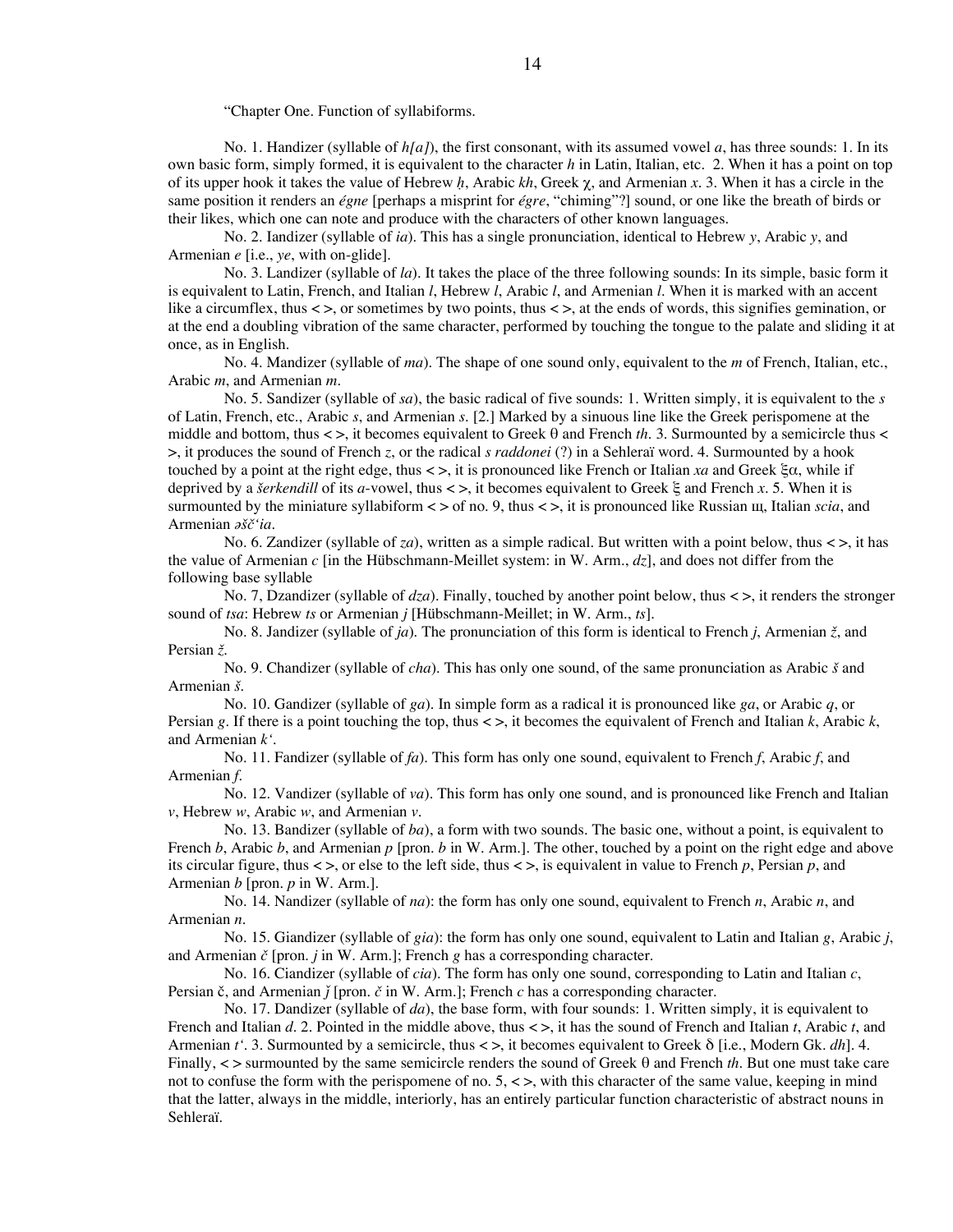No. 18. Randizer (syllable of *ra*) is a base form with two sounds. Written simply it is equivalent to French and Italian *r*, Arabic *r*, Hebrew *r*, and Armenian *r*. Reinforced by a point, thus < >, it renders the sound of Greek 'ρ or Armenian *ṙ* [i.e., a trilled *r*], almost equivalent to the value of French, Latin, and Italian *hr*.

(No.) 19. Ghandizer (syllable of *gha*), a base form with two sounds. Written simply, it is of the same pronunciation understood by French *gh*, Greek γ, Arabic *gh*, or Armenian *ł* [pron. *gh*]; and being marked thus, by a point [not shown], it produces a guttural sound cruder and more forceful than either Arabic *gh* or Armenian *ł*, while < > pointed by no. 10 introduces a more mitigated sound, between a strong [Arm.] *x* and the natural [Ar.] *kh* and [Arm.] *x*, equivalent to the  $\gamma$  of Greek. And that suffices for the entire function of the consonants of the universal language.

"Second chapter. Vocalization, or the movement of the syllabiforms in Sehleraï. The first grade of pupils studying and memorizing the forms and function of the 19 syllabiforms of Sehleraï, following their precise image and punctual delineation, are to progress directly to the study of their vowels, this being absolutely necessary in order to execute the act of reading.

"Now, the vowels in question most current for the pronunciation of the words of this universal language are 12 in number, beginning with < >. An *a* is assumed for every syllabiform, as I have already mentioned earlier; and when it is marked within with the figure of a Greek or Latin comma, thus < >, it renders the sound of Hebrew *'ayin* and Arabic *'ayn*, while the rest is as follows [the Latin transcription is followed by the Arm., which I italicize]:

No. 2.  $\lt$  > e  $\bar{e}$ No. 3. < > i *i* No. 4. < > o *ō* No. 5. < > eu *ēo* No. 6. < > short e *ǝ* No. 7. < > ou *u* No. 8. < > u *iww* No.  $9 \leq x \leq \text{ion } i\bar{\sigma}$ No. 10. < > iu *iiw* [Arm. *iw* represents the diphthong *yu*] No. 11. < > ieou *iēu* No. 12. < > ieu *iēiw*

"Note: It is evident and perfectly clear to grammarians that the five vowels a, e, i, o, and u are simple ones, the rest being compounds, or diphthongs. The two last and most complicated are < >, iéou, < > ieóu— *iḗou*, *iēṓiw* whose use in Sehleraï is most rare and perhaps serves when necessary to pronounce certain Chinese words and the like.

"Now, those beginning the study of Seh-lerai, after having strictly imprinted upon their imagination the preceding consonantal forms, as well as their vowels delineated above, must now apply themselves to combining them together and making syllables of them, carefully following the combinations below:

 $\lt$  > he *h* $\bar{e}$  $\langle$  > hi *hi* < > ho *hō* < > héu *hēō* < > he *hǝ* < > hou *hu* < > hu *hiw* < > hiou *hiu* < > hiu *hiiw* < > hieou *hiēu* < > hieu *hiēiw*

"Then one must practice sufficiently before syllabifying, with each separate consonant with its vowels on the same model, which is done by changing only the successive consonants: that is, in the place of *ha*, one puts an *ia*, then *la*, and so forth— which I think it superfluous to repeat here to my ingenious pupil. Still, if he wishes to practice only with the formal representation of their aspects, and one by one, he can see them in my Prototype paradigm in Greek, where all 19 consonants are arranged and set in motion, explicitly.<sup>33</sup>

<sup>&</sup>lt;sup>33</sup> This would clearly be the earlier pamphlet to which Stamatiadis had access. The table would have resembled somewhat the scheme of Ethiopic, in which each consonant is altered in shape slightly by the vowel added to it.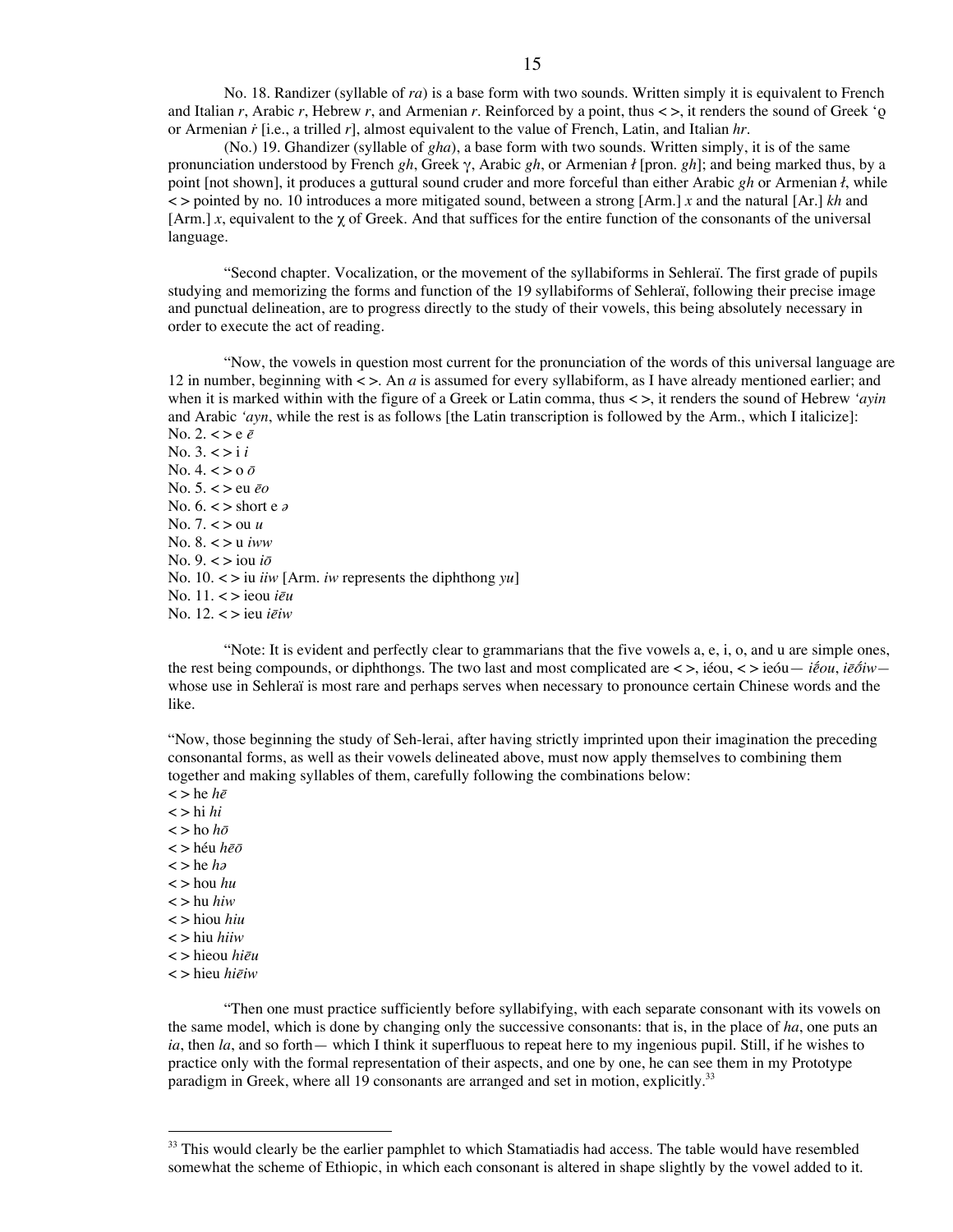"Note: The vowels ought to be proportional to their syllabiforms as much as possible, so students at the outset are to arrange them between two evenly spaced lines, the adornment being thus lovelier. And this is a most necessary exercise, whereby you behold them at every instant, and at every point, to ravish them as bees do flowers, in order to produce the most exquisite sweetness of this universal language.

"Third chapter. The diacritic signs of Sehleraï.<sup>34</sup> The comma is an inverted triangle, thus  $\leq$   $\geq$ ; when pointed in this way  $\leq$   $\geq$ , it marks the division of a phrase. The full stop to end a sentence is a round mark and appears thus,  $\langle \rangle$ . Accent is a line inclined slightly to the right, thus  $\langle \rangle$ , and must always be written under the syllable to be accented. The question mark is a perpendicular stroke capped above by a semicircle, thus  $\lt$  >, which is written at the end and sometimes under the *šerkendills* of words that bear the sense of a question. <sup>35</sup> The exclamation point is likewise a perpendicular stroke with a hook just to one side, thus < >, or sometimes inclined thus [not shown], when its hook is placed upon the accent of an interjection. Note: The doubling of syllabiforms (a variety of the Arabic *tašdīd*) <sup>36</sup> is done with two points separated by a *šerkendill*, and is called a *šefirkendill*, thus < >. Finally, to soften and assimilate two dissonant consonants found at the end of a word and the beginning of another, one uses the sign  $\lt$ , called *firuriundill* (see the rest in the Grammar).<sup>37</sup>

"Reading lesson. < >.

Accent.

hroùm chaï ïram, bes leraï vom chàïz illè sam leraï ioun sem mimseraï vam chàïz illè som;

[in Armenian transliteration] *Hrum šay, eiran, pēs lēray vōm šáyzil lē sam: Lēráy eunsim, mimsēray vam šáyzillḗ sōm*.

Meaning.

One language on all the earth, A plethora of sciences is worth more Than various languages in great number Which scarcely contain any knowledge.

"*Nota bene*. Seh-leraï may be written in three way: right to left, left to right, and in vertical columns like Chinese. Even the existential law itself is written together in all three fashions (see it in its place).<sup>38</sup>

<sup>&</sup>lt;sup>34</sup> The text from which Stamatiadis worked gives the Sehleraï names of the signs of punctuation, which he renders in Esperanto (and Greek): komo [comma], *raniedil*; punkto [period, full stop], *periendil*; malakuta akcento [*accent grave*], *prondil*; demanda punkto [question mark], *aišendil*; ekkria punkto [exclamation point], *fran-šafrandil*; signo pro la koincido de la radikaj elementoj [sign for the coming together of radicals, i.e., gemination], *šefirkendil*; signo por korekti la malbonsonecon [sign for the correction of cacophony], *feruriundil* (Tg(h)ransar 1921, part 2, p. 100). In the original Sehleraï each name would have ended with a double *l*; cf. the spelling of *šerkendill* in the 1864 text, above.

<sup>&</sup>lt;sup>35</sup> Here T'nkǝr adopts the usage of Armenian, whose question mark is a diacritical sign placed above the stressed syllable of the questioning word in a phrase, rather than at the end of the sentence as in English.

<sup>&</sup>lt;sup>36</sup> This is the common Arabic-in-Persian term that T'nkǝr would have known from either Persian or Ottoman Turkish, grammarians of Arabic themselves preferring to call the symbol *šedda*, literally "strengthening", a sign of gemination.

<sup>&</sup>lt;sup>37</sup> *Feruriundill* seems to follow the practice of consonantal *sandhi* in Sanskrit grammar and orthography. In thewriting of the classical Indian language one does not separate words in writing a phrase, and an unvoiced stop at the end of one word is harmonized to a voiced stop at the beginning of the next, for instance, by being written as its voiced equivalent (*t* becomes *d*; *k* goes to *g*; *p* changes to *b*; etc.). Whaddaya mean? The same thing happens in actual English speech; but since we separate words in writing the phonetic process is not represented on the page, except when reproducing colloquial northeastern American ("What do you mean?").

<sup>38</sup> This would presumably refer to some recapitulation of Rousseau's *loi naturelle* in the credo of a universal religion intended to accompany Sehlerai, the international language.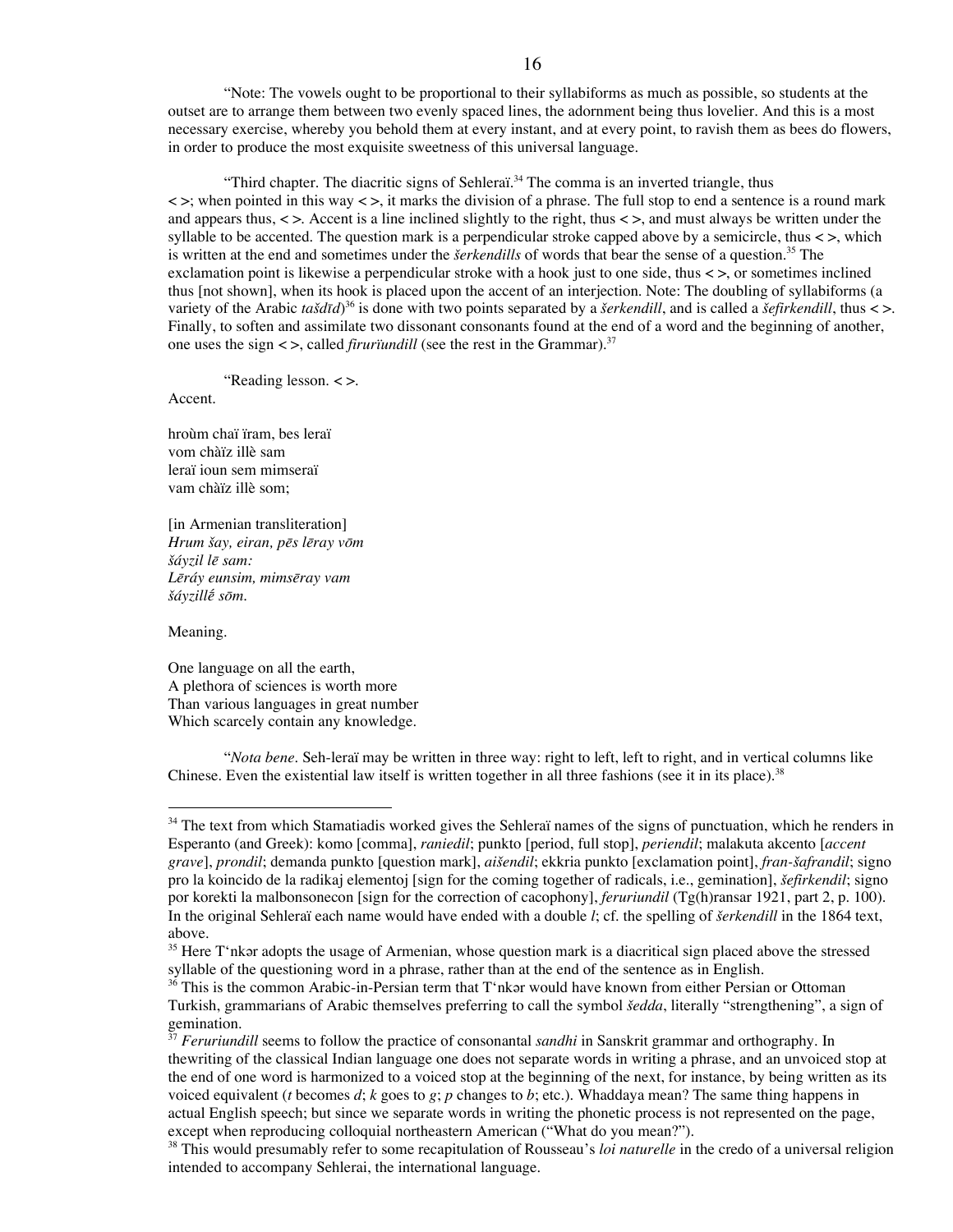"Fourth chapter. The numbers, or, characters for noting the numbers in Seh-leraï. Aside from its alphabetic characters, Seh-leraï is also the possessor of its own arithmetical signs to mark numbers, following the forms below: < > 1 aik *ayk'*

 $\langle$  > 2 fir *fir* 

< > 3 chia *šia*

< > 4 lun *lēōn*

< > 5 ghir *kir*

 $\lt$  > 6 iks *ik's* 

 $\langle$  > 7 fiks *fik*<sup>'</sup>*s* 

< > 8 chiks *šik's*

< > 9 luks *liwk's*

< > 10 jirai *žiray*

< > 11 akmunjir *ak'miwnžir*

< > 12 firmunjir *firmiwnžir*

< > 13 chirmunjir *širmiwnžir*

< > 14 leurmunjir *lēōimiōnžir*

< > 15 ghirmunjir *kirmiwnžir*

< > 16 iksmunjir *ik'smiwnžir*

< > 17 fiksmunjir *fik'smiwnžir*

< > 18 chikmunjir *šik'smiwnžir* < > 19 luksmunjir *liwk'smiwnžir*

< > 20 firaijir *firayžir*

< > 21 akmunfijir *ak'miwnfižir*

< > 30 chiraijir *širayžir*

< > 31 akmunchijir *ak'miwnšēžir*

< > 40 leuraijir *lēōrayžir*

< > 41 akmulunjir *ak'miwllēōnžir*

< > 50 ghirmanjir *kirmanžir*

< > 60 iksanjir *ik'sanžir*

< > 70 fiksanjir *fik'sanžir*

< > 80 chiksanjir *šik'sanžir*

< > 90 luksanjir *liwk'sanžir*

< > 100 jaierai *žayēray*

< > 1000 jeròm *žērōm*

< > 10,000 jerài i jerom *žērayeižērōm*

< > 1,000,000 jeromkom *žērōmk'ōm*

< > 10,000,000 jeronikari jerom kom *žērōmk'arižērōmk'ōm*

"Note: These arithmetical characters, as one can see, are formed in an ordered system, of which the basis is a point, augmented successively. It is written from left to write and with a composite system. This is done intentionally to abbreviate the writing of the characters and to abridge them even when one is computing mentally. Still, if one wants to express them also according to the methods of arithmetic, it will go much better that way for beginning students. As to an alternative function for these characters, note well that the same numerical symbols up to seven render also the notes of the [musical] scale, when one writes them in their entirety at a slant and uses for the sharps the division of a *šerkendill*.

"And for the concise instruction in Seh-lerai, that suffices.

"The End.

"Advertisement. The studious pupil, after having studied assiduously my little course of primary instruction in Seh-lerai is then to have the grammar, after its dictionary, which are already complete and ready to be printed, at the service of the public, with sole thanks for the assistance of divine Providence.

"Table of Contents of this work, the *Alpha-gnomonomic*: Page 7. Preface.

9. Characters loaned for pronunciation, etc.

9. Instruction in the *Alpha-gnomonomic.*

17. Ch. 1. The function of the syllabiforms.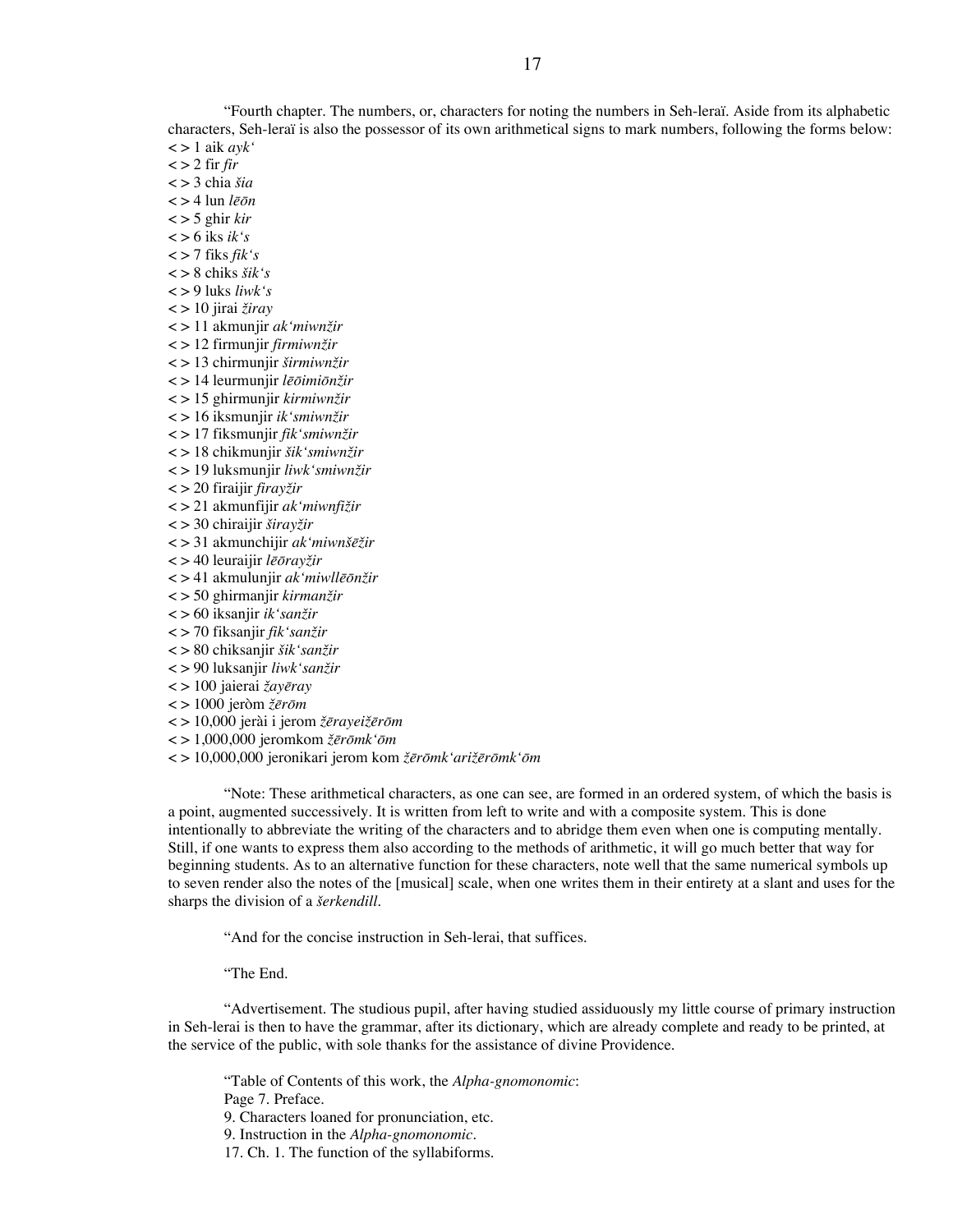- 21. Ch. 2. Movement of the syllabiforms.
- 25. Ch. 3. Signs of punctuation.
- 27. Reading lesson.
- 28. The numbers of Seh-leraï.
- 32. Advertisement."

And that, to the best of my knowledge, is all that is known or can be known, on present evidence, about Seh-lerai, though I should be happy to be discover the lost Grammar and Dictionary. What can we extract from it? *Seh-lerai* means "universal language"; and from the rhymed reading passage it is plain *lerai* means "language", with the base *ler*- and -*ai* most likely a suffix; cf. *žirai* "ten" alone but *žir*- "ten" in compounds. The name *Tghransar* means "moved by mind"; and the title *Ans haïlanzar* means "Alpha-gnomonomic". The first syllabiforms are H, Y, and L; accounting for *haïl*-, "ABC"; that leaves the suffixes -*sar* and -*zar* meaning, most likely, "mind" and "gnomic"; and *ay-zer*- "wisdom" (in *Ayzeratand*; *tand—*pronounced, of course, *dant*— then meaning "temple", with the final -*t* perhaps the marker of an abstract noun and the root word then possibly inspired by Pers. *dān*, "container", from which is Arm. -*aran*?) with the initial sibilant modified by verbal *sandhi*; and to this same root having to do with thought or order one might add -*zer*, probably "form", with a different vowel gradation, in X-*anti- +-zer*, "syllaboform of X". (Could the ending -*ant(i)* be participial, and thus from Indo-European?) The base *tigr*would then mean "move"; and *ans*, "law". The -*en* and -*an(t)* would thus be nominal suffixes in compounds (in numbers, -*an*- means "times"). So we can analyze *šerkendill*, the *virāma* stroke that cuts away the -*a* following each syllabiform consonant, as *šerk*- "cut", -*en* suffix, and *dill* "line", following which we can derive the bases *ram*- "comma", *peri*- "stop", *pron*- "accent", *aiš*- "question", *fran-šafr*- "exclamation" with related *šefir-k*- "gemination" (with the shared root *šafr*- meaning something like "intensify"), and *feriuri*- "harmony" (perhaps sharing a root with *fr-an*-?). The bases *peri*- and *pron*- sound like they have Indo-European prepositions as their precursors. But when one deals with an avowedly *a priori* language, and one for which so little evidence exists besides, such impressions may be mere mirages. Returning to the reading sample in verse, *seh*- would be "universal"; and šaïz-ille, "sciences". Supposing a use of vowel gradation as above, *sam/sem/som* might mean "plethora, many, hardly any"; whilst rhyming *vom/vam* could be the connective terms of the comparative "more… than". *Bes* would be "one only, sole" (for *aik* is ordinal "one", cf. Sanskrit *eka*-, Persian *yek*); and *iun*, "various". The phrase *hrum šai iram* could be "on all earth" in that order, with *rum/ram* a pair with the root sense "surface" perhaps. All roads, a Greek or Armenian might say, lead to Hrum (for a rough breathing must precede the initial R of the name of the Eternal City where the itinerant Bedros briefly sojourned)… The numbers give us -*mun*-, "and, plus" and -*om*, the marker of a hundred. Most of these decipherments are of necessity hypothetical and could quite easily be wrong.

Bedros Tghransar, whom I like to imagine, not as "moved by mind" but as an immovable Tigransar, a lonely mountaintop (Arm. *sar*) with the proud name of the Armenian king of the first century BC, Tigran II the Great (and, *inter alia*, the invented *nom de plume* encodes his outer-world surname, *T-n-g-r*, so for all we know there is a three-way word-play hidden here), shows a marked predilection in his *a priori* language (the only word I have found related to anything is that for "one") for monosyllabic roots— a nod, perhaps, to Chinese, for which he seems to have a particular regard and consciousness. Though his alphabet provides amply for Arm. *ts*, *dz*, *ch*, and *ch'*, these are strikingly absent from what little Seh-lerai we have; and the value of the vowels follows French, not Armenian: the vowel spelled as -*u*- is frequent but to be pronounced as in French, transliterated into Arm. as -*iw*- /yu/, not -*ow*- /u/. It would have been a cumbersome language, no matter whether written left to right, right to left, or from the top down. Yet one hopes the poems, grammar, and glossary may yet be discovered. At the beginning of Kevork H. Gulian's *Elementary Modern Armenian Grammar* (printed by the Vienna Mekhitarists) is this quotation from Lord Byron (who stayed at San Lazzaro with the Venice Mekhitarists in 1816, when Bedros was a seminarian at Vienna): "I have begun, and am proceeding, in the study of the Armenian language… It is a rich language, and would amply repay any one the trouble of learning it." Few take that trouble; and although the dervish-like Bedros evidently had frequent callers at his temple of wisdom with its cabinet of curiosities and somber tomb, we are told that they contented themselves with French translations of his verses, so one feels fewer still learned Seh-lerai. But this fleeting acquaintance with a 19<sup>th</sup>-century eccentric, intellectual, and idealist does afford an intriguing glimpse into the rich diversity of late Ottoman Armenian life and letters, and that is ample repayment. As though the quest were anything but an exciting adventure in any case.

#### 6. AN ELEGY FOR SMYRNA.

Smyrna, Izmir, Zmiwṙnia— the second largest city of the Ottoman Empire— was the major trade emporium of the Aegean and a cosmopolis of culture, enlightenment, and sophistication. It stood in the heart of ancient Hellenic Ionia: Homer was born on the nearby island of Chios. Armenians are known from the 13<sup>th</sup> century and their numbers grew following the collapse of the Cilician kingdom in the  $14<sup>th</sup>$  century and the chaotic conditions in the Anatolian heartland during the Jalali rebellions of the  $17<sup>th</sup>$  century. The Church of St. Stephen was built in the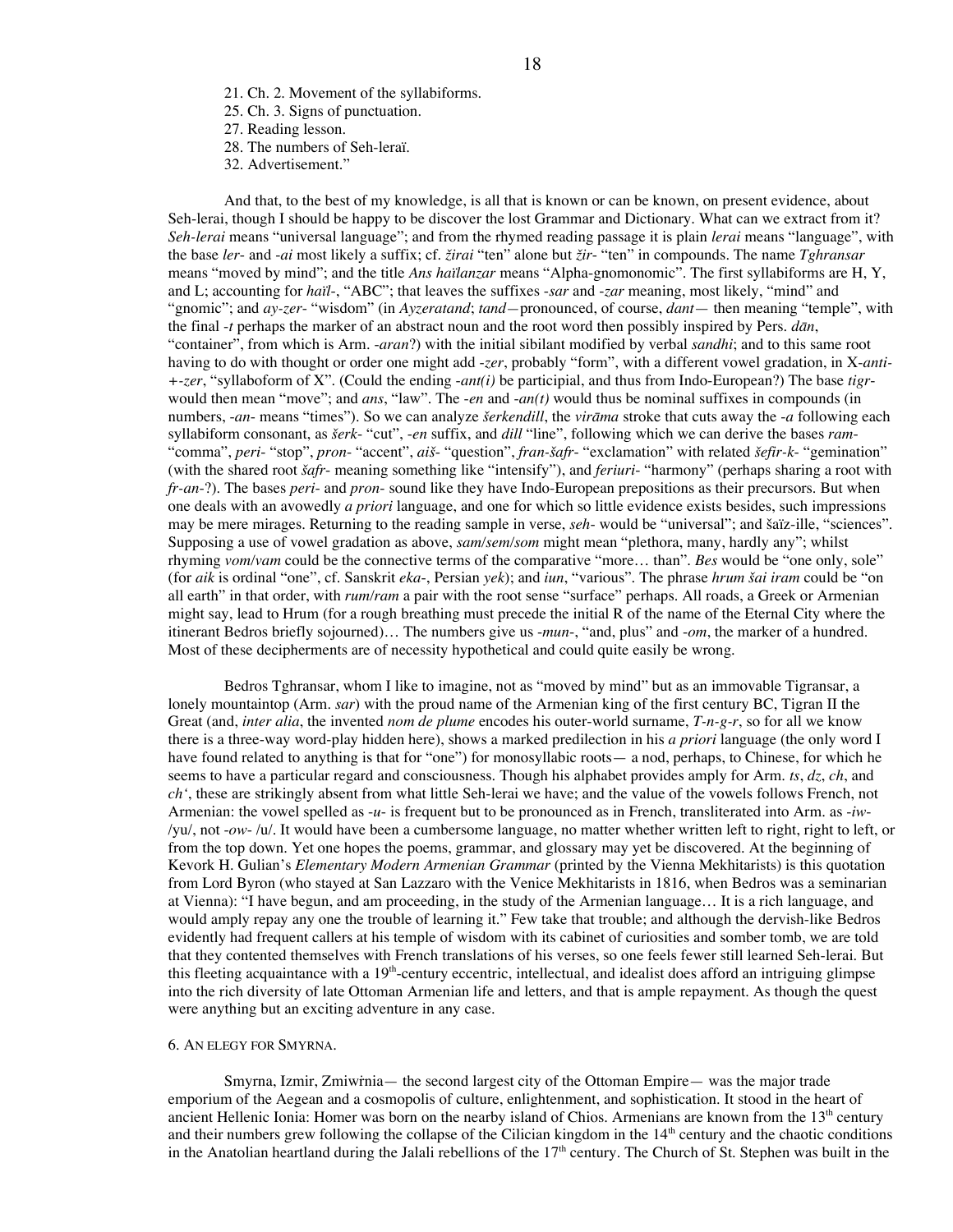$16<sup>th</sup>$  century and restored in 1853. The first Armenian printing press of Smyrna opened in the  $18<sup>th</sup>$  century (T'ēodik gives the precise year 1676, however, as the date when the *Tparan S. Ēǰmiacni ew S. Sargsi Zōravari*, "Press of Holy Echmiadzin and St. Sergius the *Strategos*" opened its doors); and in the 19<sup>th</sup> century the city was a center of Western missionary operations, with Mekhitarist schools (the first one founded in 1847), Protestant presses, etc. The majority of Smyrniotes were Greeks; the Armenian quarter, Haynoc', was next door to the Jewish one. In 1841 the American traveler Valentine Mott wrote of the Armenians of Smyrna, which he calls the Paris of the Levant, "These people have their own quarter, and are numerous and wealthy, of fine persons and great dignity of deportment, and wear a costume of their own, of which the huge cap is the most striking." He then describes vividly a church service in Haynoc'. <sup>39</sup> In 1861, the city had about 124,000 inhabitants. Armenians were prominent in commerce, with trading connections at Trieste, Vienna, and Manchester, but never numbered more than 15,000 or so. It was a city of the Armenian cultural renaissance: major figures include the author Grigor Č'ilingirian; the philologist Galust Kostandian; the lexicographer Mesrop Nuparian; the poet Rubēn Vorberian; and many others. Major institutions included the Mesropian School and Surb Lusaworič' (Holy Illuminator) National Hospital. A number of benevolent societies functioned, including the Siwneac', Aragacuneac', and Haykazean. The prominent Freemason Matt'ēos Mamurian shines perhaps most brightly in the constellation of Smyrna Armenian intellectuals of the day: he translated Voltaire, Dumas, Goethe, Lessing, Stendhal, and Tolstoy, wrote the social critique *English Letters*

a career in *belles lettres*. <sup>40</sup> The publishing house of the Dedeyan Brothers, mentioned above, was founded in 1851: among its publications was a book on Joseph Balsamo, or Cagliostro, the enigmatic Freemason of legend and conspiracy theory. <sup>41</sup> "(Smyrna's) prosperity," wrote the American traveler John Price Durbin in 1845, "is to be attributed chiefly to the capital of the Armenians, and the commerce of the Greeks and Franks, that is, to the Christian population," of a country, he adds darkly and presciently, "in which, though they be subjects, they are not citizens."(This could be the epitaph of millions of Mercurians of the  $20<sup>th</sup>$  century.)<sup>42</sup>

mentioned earlier in this study, and championed an Armenian woman writer, Srbuhi Tiwsap, in her struggle to make

The 19<sup>th</sup> century was a time of hope for progress in the Ottoman Empire punctuated by Imperial decrees that expanded, or purported to expand, the liberties and protection of individuals and national-religious minorities: in 1839, the edict Ḥaṭṭ-i Šerīf guaranteed life and property; the Ḥaṭṭ-i Humāyūn of 1856 expanded these reforms and liberties; the Tanzimat period of 1839-1876 saw the formation of commercial and criminal courts and the establishment of a unified customs tariff; and at the mid-point of the  $19<sup>th</sup>$  century Victor Hugo prophesied that in a hundred years Constantinople would be the capital of the world. In 1863, one year before the printing of T'nkǝr's manual of Seh-lerai, Armenians celebrated the promulgation of a national Constitution (*Sahmanadrut'iwn*) codifying their communal rights. The poet Bedros Tourian in a prose poem evoked that Constitution as a mighty ship sailing into a shining future. But that future might better be seen as the Titanic. The massacres of Armenians in 1894-1896 were the whiff of arctic cold; and the 1908 revolution of the Young Turks was the ghostly ice mountain looming suddenly in the dark, with its murderous submarine mass cutting a gash in the hull in the black waters below the surface where lights glittered and the band played.

The metaphorical ship carrying the passengers celebrating their century of progress, with all its bright hopes, went down in the night; and all historical Armenia was destroyed. Smyrna itself was spared, for a time. The horrors of the Genocide of 1915 bypassed the city: it was too profitable a place, nearly all *gâvur* "infidel" Smyrna was Christian, and there were too many foreign eyes trained on the city. After the Great War the Greeks invaded Ionia, pursuing the phantom of Venizelos' *megalē idea*, but what had begun as a triumphal sweep towards Angora ended as a rout. In early September 1922, a few days short of one year after the publication in *Bizantio* of Stamatiadis' "*La lingvo Sehlerai*", Turkish forces under the command of Mustafa Kemal (the hero of the defense of Gallipoli, soon to be dubbed Atatürk, "Father of the Turks") conquered Smyrna. His men forced its Christian inhabitants to the quayside and systematically burned the great city behind milling, teeming crowds, in such a conflagration as history had not known hitherto. Thousands were massacred in the town and on death marches into the interior. Turkish troops waded into the helpless multitude at the shore, severing limbs and casting victims into the sea, even as the crews of Allied warships moored in the harbor watched impassively, sometimes turning up their gramophones to drown out the clamor. Fleets of Greek fishing boats rescued some of the survivors, and ancient Athens saw the construction of a new kind of city, a refugee quarter, Nea Smyrnē. But in a matter of days in September 1922 the largest and most secular, cosmopolitan city of the eastern Mediterranean, the embodiment of the proposition that Muslim, Jew, and Christian might live and prosper together, had ceased to exist.

<sup>&</sup>lt;sup>39</sup> Cited in Ghazarian 1997, p. 308.

<sup>&</sup>lt;sup>40</sup> See Hovannisian 2012; for pictures of the Haynoc', S. Step'anos, and the Mesropian school, see Kévorkian and Paboudjian 1992, pp. 160-172. Köker 2005, p. 133 pl. 278, provides an illustration of the church of the Capuchin priests at Buca (Boudja), the village where Petros T'nkǝr lived. It is a pleasant white building in a park of cypresses.  $41$  See T'ēodik 1912, pp. 133-138, on the history of Armenian publishing in the city.

<sup>&</sup>lt;sup>42</sup> Cited by Ghazarian 1997, p. 330.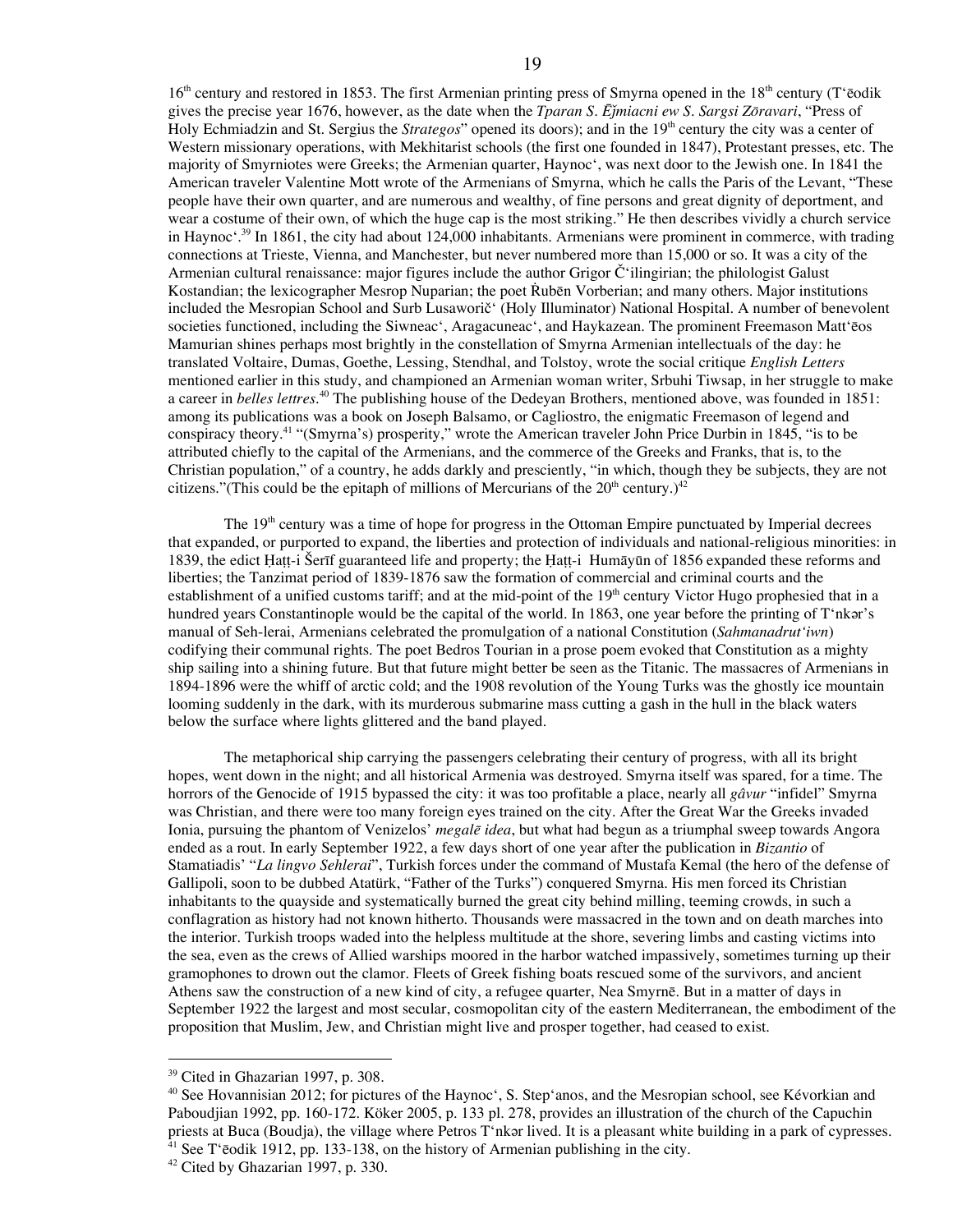The grim story is well known: the American consul and eyewitness George Horton published his scathing *Blight of Asia* four years after the disaster, and his white hot fury still burns through the pages. Marjorie Housepian, professor of English and dean of Barnard College, published in 1971 her meticulously researched *Smyrna 1922*, whose archival sources and testimonies recount the horror with a different, cool precision that makes the blood of the reader, too, run cold. Most recently, Giles Milton, *Paradise Lost: Smyrna, 1922*, fills out the record with a lyrical memoir of the opulent life that preceded the sudden and utter destruction: the villas, parties, cinemas, cafes, theaters, sports clubs, daily papers in a score of languages. Marge Housepian-Dobkin is the mother of one of my oldest friends and Columbia classmate, Stephen Andrew Johnson. Though I first met her when I was an undergraduate, I first read her book a few years later as a graduate student at Oxford, opening it early one fall evening at the Wadham College library and meaning to read for an hour, only to finish the last pages in the chill morning after a sleepless night. The murder of an entire modern city and the world's indifference on a scale just as grand became a precedent for both vast crimes and moral oblivion. As I write these lines one of the oldest cities on earth, magnificent Aleppo, with its vibrant Armenian community dating back to the Middle Ages, is being destroyed and not a single world power is helping its population. One recalls the Nazi massacre at Babi Yar and then the silence captured in Yevtushenko's poem: Над Бабьим Яром памятников нет:/ Крутой обрыв, как грубое надгробье. "There is no monument over Babi Yar:/ A steep ridge, like a crude grave piled." There is a monument on the outskirts of Kiev now; but memory in the rebuilt Izmir belongs to the victors, who were mass murderers like the Nazis, not liberators like the Red Army. And each calendar day of the deadly month Eylül/September of conquest and destruction has become the gloating name of an Izmir street, or a square. The officially defined, homogeneous *türklük*, "Turkishness", of the present has no room for the cosmopolitan babel of Greek, Armenian, Ladino, French, Italian… or Seh-lerai. Yet there are cracks widening in the wall of silence, and Turkish scholars and humanists themselves (for there is no such thing as a criminal nation) are, more and more loudly, speaking the truth of history. Some day when the entire record is written, perhaps this small study will be a footnote. I tried in a book to render the homage he felt his due to young Bedros of Constantinople, the poet; and here I have attempted the rescue of another Bedros from the same city, then of Smyrna, of Boudja and Aspra Khomata, of Paradise lost, from oblivion.

The square stone edifice of the man alone on the hill, the Ayzeratand, is gone, too, though here memory is not entirely dead. For the place at Buca where the Temple of Wisdom once stood is still called Tingirtepe, "T'nkǝr Hill"; and upon its summit are now statues (see Plate 4), frozen in their whirling dance, of the 13<sup>th</sup>-century Persian poet and mystic Mevlana Celaleddin Rumi (Maulānā Jalāl al-Dīn Rūmī), whose tomb at Konya in western Turkey is a major pilgrimage site. Rumi had espoused a mystical strand of Islam, Sufism, that addresses God through love, as Christians are taught to do. Rumi taught his dervish disciples through poems, parables, meditation, chanting, melodies, and the dance; and he shunned the divisions of language and creed as illusion and wickedness. Some of the mourners who joined his funeral procession, indeed, were Armenians. There, there, in that undiscovered country from whose bourne no traveler returns, there where there are no dogmatic religions, divisive ideologies, or determined nationalisms, there Mevlana and Bedros, and Bedros, walk together.

Here on earth, happily, the Tingir clan survives, and here my evidence is photographic: Dr. Raffi Tingir describes the family pictures from Istanbul he has kindly provided, here Plates 5-7 (letter of 27 November 2012): "The first picture has my father Nurhan with his brother Levon (with glasses) and their father Mihran, *circa* 1952. The second picture depicts three generations of Tingirs: my younger brother Zohrab and I, with our father Nurhan and paternal grandfather Mihran Tingir, *circa* 1959. The third picture shows the Armenian-American author William Saroyan visiting with my maternal grandparents, father, brother and me, *circa* 1962. Bedros Tingir is three, four, and five generations apart, respectively, from Mihran, Nurhan and Raffi." May Bedros' family prosper. To him, to them, and to the gentle dreamers and inventors of a peaceful future, I dedicate this work.

LIST OF PLATES.

1-3: Pages of the Folger MS. 4. Tıngırtepe, Buca, Izmir. 5-7. The Tingir family, Istanbul, 1952-1962.

LIST OF APPENDICES.

1. Tg(h)ransar [Petros T'nkǝrean], "La lingvo Sehlerai" (Esperanto tr. from Gk. by Anakreōn Stamatiadēs), Bizantio: Esperantikē Epitheōrēsis, Revue rédigée en esperanto, en Grec, et en Français, 1.3, Constantinople, 30 Sept. 1921, p. 64; 2nd part in *Bizantio* 1.4, 31 Oct. 1921, p. 99.

2. Tghransar, *Ans Haïlanzar ou Alpha-Gnomonomic de Seh-lerai: ouvrage*, Smyrne, 1864.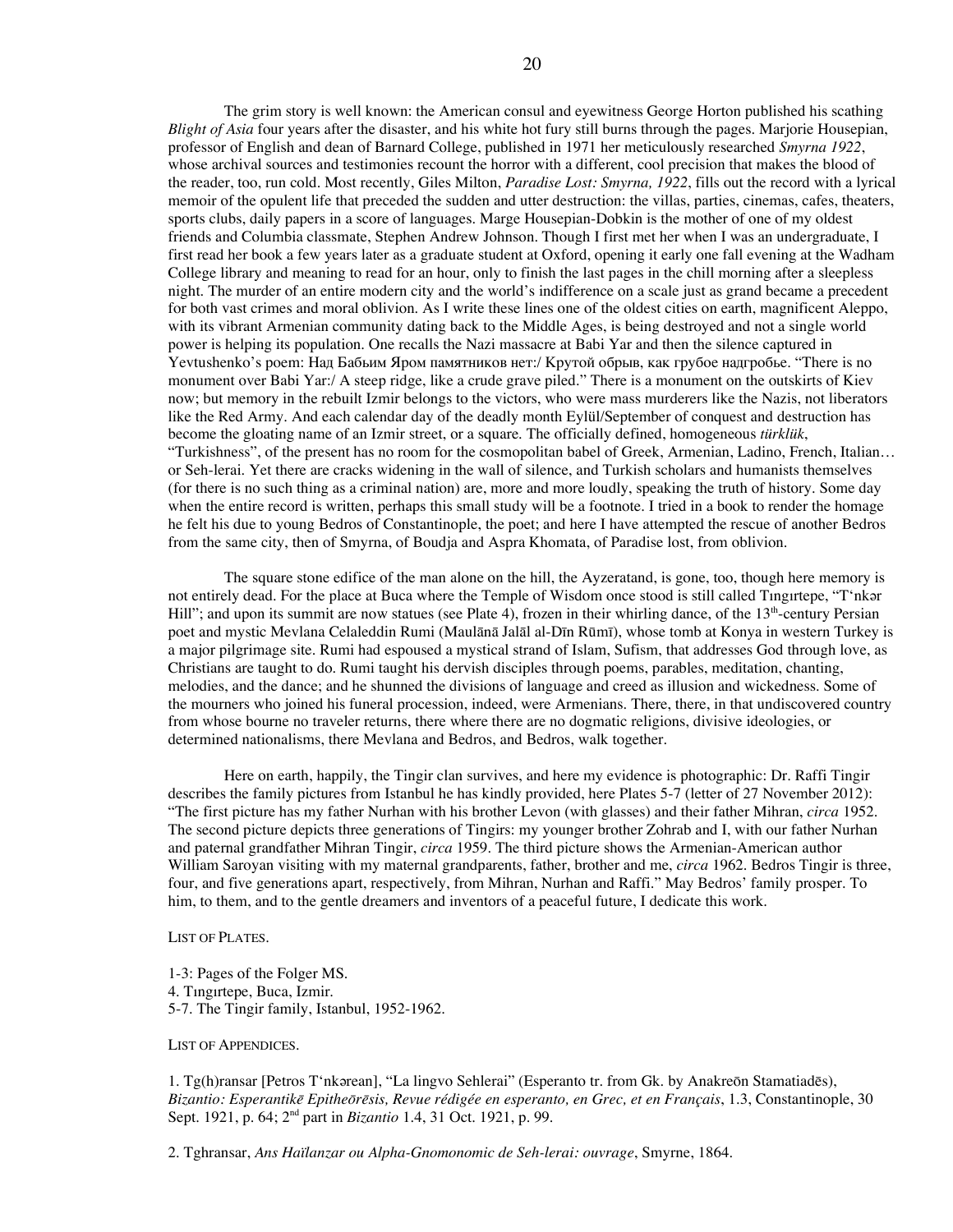BIBLIOGRAPHY.

Paolo Albani and Berlinghiero Buonarroti, *Aga Magéra Difúra: Dizionario delle lingue immaginarie*, Bologna: Zanichelli, 1994.

Sebouh David Aslanian, *From the Indian Ocean to the Mediterranean: The Global Trade Networks of Armenian Merchants from New Julfa*, Berkeley: University of California Press, 2011.

Abraham Y. Ayvazean, *Šar hay kensagrut'eanc'* ["Series of Armenian biographies"], parts I-III, Constantinople: Tpagrutiwn G. Pałtatlean [K. Baghdadlian Printers], 1893.

Alessandro Bausani, "About a curious mystical language *Bāl-a i-Balan*," *East and West*, Year IV, No. 3, Rome: IsMEO, 1954, pp. 234-238.

Rubēn Berberean, "Hay masonnera ew 'Ser' ot eaka Polsoy maj" ["The Armenian Masons and the Lodge Ser ('Love') in Constantinople"], *Hayrenik' amsagir* ["Hairenik Monthly"], Mar.-Jul. 1967.

E. Drezen, *Historio de Mondolingvo*, 3rd ed., Osaka: Pirato, 1967.

Vatche Ghazarian, ed., *Armenians in the Ottoman Empire: An Anthology of Transformation, 13th -19th Centuries*, Waltham, MA: Mayreni Publishing, 1997.

R.G. Hovannisian, ed., *Armenian Smyrna/Izmir: The Aegean Communities*, UCLA Armenian History and Culture Series: Armenian Cities and Provinces 11, Costa Mesa, CA: Mazda, 2012.

John T. Irwin, *American Hieroglyphics: The Symbol of the Egyptian Hieroglyphics in the American Renaissance*, New Haven: Yale University Press, 1980.

Raymond Kévorkian, Paul B. Paboudjian, *Les Arméniens dans l'Empire Ottoman à la vielle du génocide*, Paris: Arhis, 1992.

Osman Köker, ed., *Armenians in Turkey 100 Years Ago, with the Postcards from the Collection of Orlando Carlo Calumeno*, Istanbul: Birzamanlar Yayıncılık, 2005.

H.C. Robbins Landon, *Mozart and the Masons: New Light on the Lodge "Crowned Hope"*, London: Thames & Hudson, 1982 (2<sup>nd</sup> ed., 1991).

Karl Marx and Frederick Engels, *The Communist Manifesto*, New York: International Publishers, 1968.

S. Brent Morris, *The Folger Manuscript: The Cryptanalysis and Interpretation of an American Masonic Manuscript*, Bloomington, IN: The Masonic Book Club, 1992.

Paul Nettl, *Mozart and Masonry*, New York: Philosophical Library, 1957.

Arika Okrent, *In the Land of Invented Languages*, New York: Spiegel and Grau, 2010.

Vahe Oshagan, "Cosmopolitanism in West Armenian Literature," in Vahe Oshagan, ed., *Armenia*, *Review of National Literatures* Vol. 13, New York, 1984, pp. 194-212.

Mario Pei, *One Language for the World*, New York: Biblo and Tannen, 1968.

Fr. Ep'rem Pōłosean, *Guyumčean ew T'ǝnkǝrean gerdastannerǝ* [German title: *Die Familien Kouyoumdjian und Tingir*], Vienna: Mxit'arean tparan (Mechitharisten-Buchdruckerei), 1951.

Andrew Robinson, *Cracking the Egyptian Code: The Revolutionary Life of Jean-François Champollion*, Oxford: Oxford University Press, 2012.

J.R. Russell, "The Craft and Mithraism Reconsidered," *Proceedings of the American Lodge of Research (Masonic)*, Vol. 18, New York, 1989, pp. 15-28.